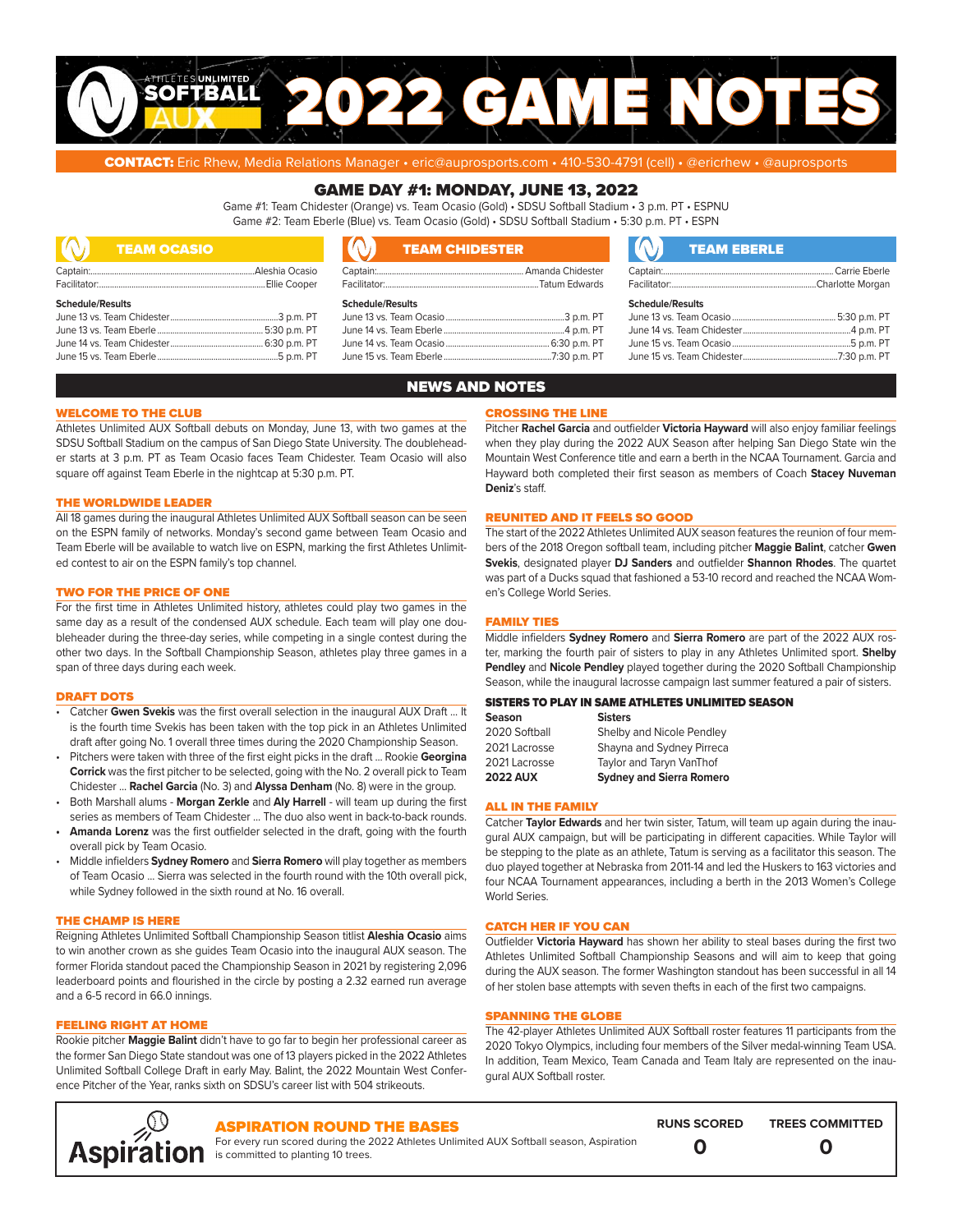

## CAUSE AND EFFECT

The Athletes Causes program, powered by Give Lively, will provide funding to charities of the players' choosing equal to 50% of their season bonus and players will have the opportunity to create their own fundraising pages to support the organizations of their choice.

| NO.            | <b>NAME</b>               | <b>CAUSE</b>                                             |
|----------------|---------------------------|----------------------------------------------------------|
| 00             | Rachel Garcia             | Women's Sports Foundation                                |
| $\mathbf{1}$   | Victoria Hayward          | Natasha Watley Foundation                                |
| $\overline{2}$ | Sydney Romero             | Head and Neck Cancer Living Foundation                   |
| 3              | Danielle O'Toole          | <b>Frosted Faces Foundation</b>                          |
| 4              | Amanda Chidester          | Natasha Watley Foundation                                |
| 5              | Danielle Gibson           | Geaux Teal Ovarian Cancer Research Foundation            |
| 6              | Shannon Rhodes            | Morgan's Message                                         |
| 8              | Aleshia Ocasio            | Pitch In for Baseball & Softball                         |
| 10             | Abby Ramirez              | Ronald McDonald House Charities - Chicagoland/NW Indiana |
| 11             | Aliyah Andrews            | Ronald McDonald House Charities - Tampa Bay              |
| 12             | Taylor Edwards            | The Trevor Project                                       |
| 13             | <b>Sashel Palacios</b>    | Morgan's Message                                         |
| 14             | Aly Harrell               | Play Like a Girl!                                        |
| 15             | Dejah Mulipola            | The Trevor Project                                       |
| 17             | Haylie Wagner             | The 22q Family Foundation                                |
| 18             | Morgan Zerkle             | Natasha Watley Foundation                                |
| 20             | Caleigh Clifton           | Alzheimer's Association                                  |
| 21             | <b>Gwen Svekis</b>        | It Gets Better Project                                   |
| 22             | Sis Bates                 | Players for Pits                                         |
| 23             | Amanda Lorenz             | American Foundation for Suicide Prevention               |
| 24             | Jazmyn Jackson            | Chapter 510                                              |
| 25             | Megan Wiggins             | Path United                                              |
| 28             | Haylie McCleney           | The Trevor Project                                       |
| 29             | <b>Tori Vidales</b>       | Books Between Kids - Houston                             |
| 31             | Maggie Balint             | Boys and Girls Club of the Golden Triangle               |
| 32             | Sierra Romero             | The Trevor Project                                       |
| 35             | Nicole Rangel-Mendes      | Laureus USA                                              |
| 37             | <b>DJ Sanders</b>         | Boys and Girls Club of the Golden Triangle               |
| 40             | Alyssa Denham             | National PKU Alliance                                    |
| 41             | Jordan Roberts            | <b>LUV Michael</b>                                       |
| 44             | Carrie Eberle             | The Innocence Project                                    |
| 47             | Lilli Piper               | American Lung Foundation                                 |
| 48             | Georgina Corrick          | The Trevor Project                                       |
| 52             | Sam Fischer               | 100 Club of Arizona                                      |
| 68             | Courtney Gano             | Women's Sports Foundation                                |
| 70             | Andrea Filler             | Laureus USA                                              |
| 73             | Rachele Fico              | Natasha Watley Foundation                                |
| 77             | Sydney Littlejohn Watkins | King Wolf Animal Sanctuary                               |
| 88             | Nadia Taylor              | <b>RBI Austin</b>                                        |
| 97             | Caylan Arnold             | FibroFighters Foundation                                 |
| 98             | Maddi Hackbarth           | Mia Stokes Foundation                                    |
| 99             | Kamalani Dung             | Hawaii Food Bank                                         |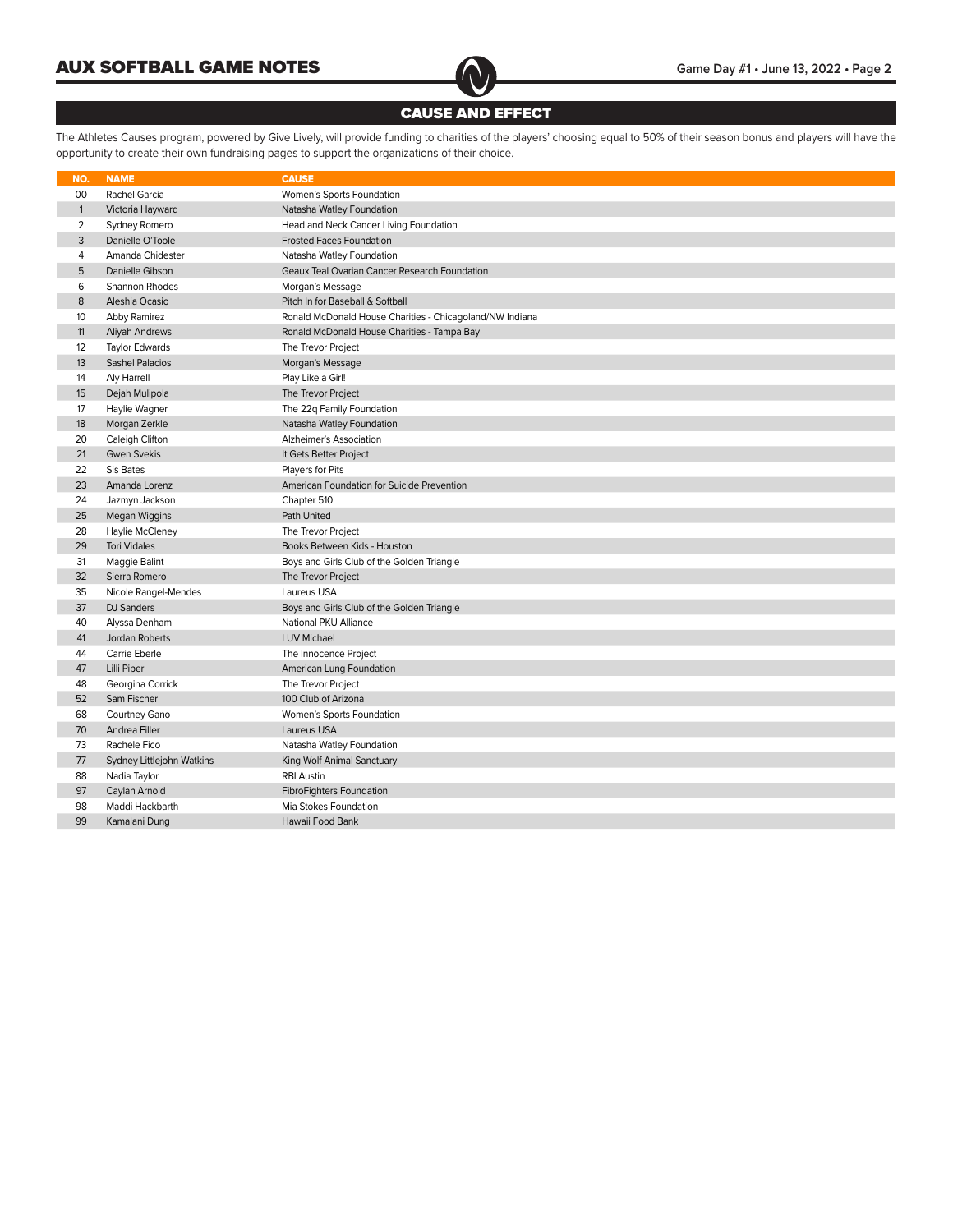

|              | <b>2022 ATHLETES UNLIMITED AUX SOFTBALL ROSTER (NUMERICAL)</b> |              |         |     |                        |                   |                               |                    |                 |  |  |  |
|--------------|----------------------------------------------------------------|--------------|---------|-----|------------------------|-------------------|-------------------------------|--------------------|-----------------|--|--|--|
| NO.          | <b>NAME</b>                                                    | POS.         | HT.     | B/T | <b>RESIDENCE</b>       | <b>SCHOOL</b>     | <b>PRONUNCIATION</b>          | <b>INSTAGRAM</b>   | <b>TWITTER</b>  |  |  |  |
| 00           | Rachel Garcia                                                  | P            | $5-6$   | R/R | Lancaster, Calif.      | <b>UCLA</b>       |                               | rachel_00_garcia   | raaaccchhheeell |  |  |  |
| $\mathbf{1}$ | Victoria Hayward                                               | OF           | $5-7$   | L/L | San Diego, Calif.      | Washington        |                               | victoriahay        | victoriahayward |  |  |  |
| 2            | Sydney Romero                                                  | MIF          | $5-7$   | R/R | Norman, Okla.          | Oklahoma          |                               | sydsyd2            | syd_syd2        |  |  |  |
| 3            | Danielle O'Toole                                               | P            | $5-8$   | R/L | Chino, Calif.          | Arizona           |                               | OH_TOOLY           | OH_TOOLY3       |  |  |  |
| 4            | Amanda Chidester                                               | CIF          | $5-9$   | R/R | Bluffdale, Utah        | Michigan          | chid-is-turr                  | chiddy3            | chiddy3         |  |  |  |
| 5            | Danielle Gibson                                                | <b>CIF</b>   | $6-0$   | L/R | Fayetteville, Ark.     | Arkansas          |                               | daniellewhorton41  | danielleeee41   |  |  |  |
| 6            | Shannon Rhodes                                                 | OF           | $5-6$   | R/R | Fort Worth, Texas      | Texas             |                               | shannonrhodes2     | shannonrhodes2  |  |  |  |
| 8            | Aleshia Ocasio                                                 | P            | $5-9$   | L/R | St. Cloud, Fla.        | Florida           | uh-leesh-uh oh-cah-see-oh     | aleshiaocasio      | aleshiaocasio   |  |  |  |
| 10           | <b>Abby Ramirez</b>                                            | MIF          | $5-4$   | S/R | Chicago, III.          | Michigan          |                               | a_ram410           | abber410        |  |  |  |
| 11           | <b>Aliyah Andrews</b>                                          | OF           | $5-8$   | L/R | Baton Rouge, La.       | LSU               | uh-lee-yah                    | aliyahandrews      | andrews_aliyah  |  |  |  |
| 12           | <b>Taylor Edwards</b>                                          | C            | $5-7$   | R/R | Omaha, Neb.            | Nebraska          |                               | tayylayy2          | tayedwards212   |  |  |  |
| 13           | <b>Sashel Palacios</b>                                         | $\mathsf{C}$ | $5-3$   | L/R | Chula Vista, Calif.    | Arizona State     | sah-shell puh-la-cee-os       | seashell_13        | seashel_13      |  |  |  |
| 14           | Aly Harrell                                                    | <b>DP</b>    | $5-7$   | L/L | Huntington, W.Va.      | Marshall          |                               | alyjae_            | alyharrell      |  |  |  |
| 15           | Dejah Mulipola                                                 | $\mathsf{C}$ | $5-8$   | R/R | Garden Grove, Calif.   | Arizona           | day-zhuh muhl-ee-pahl-a       | dejahmulipola_     | dejahmulipola   |  |  |  |
| 17           | Haylie Wagner                                                  | P            | $5 - 7$ | R/L | Traverse City, Mich.   | Michigan          |                               | haywags17          | haywags17       |  |  |  |
| 18           | Morgan Zerkle                                                  | OF           | $5-8$   | L/R | Oxford, Ohio           | Marshall          | zir-kle (rhymes with circle)  | mzerkleee          | mzerkleee       |  |  |  |
| 20           | Caleigh Clifton                                                | MIF          | $5-8$   | R/R | Wayne, Okla.           | Oklahoma          | KAY-lee                       | caleigh_danielle   | caleigh_20      |  |  |  |
| 21           | <b>Gwen Svekis</b>                                             | $\mathsf{C}$ | $5-9$   | R/R | Omaha, Neb.            | Oregon            | suh-veck-iss                  | gsvekis21          | gsvekis21       |  |  |  |
| 22           | Sis Bates                                                      | MIF          | $5-4$   | L/R | Seattle, Wash.         | Washington        |                               | sisbates22         |                 |  |  |  |
| 23           | Amanda Lorenz                                                  | OF           | $5-5$   | L/L | Gainesville, Fla.      | Florida           | lohr-enz                      | amandalorenz       | amandalorenz18  |  |  |  |
| 24           | Jazmyn Jackson                                                 | OF           | $5-7$   | L/R | Oakland, Calif.        | California        |                               | jazmynrenee        | jazmynjacksonn  |  |  |  |
| 25           | Megan Wiggins                                                  | OF           | $5-5$   | L/R | Winder, Ga.            | Georgia           |                               | meganwiggins25     | themeganwiggins |  |  |  |
| 28           | Haylie McCleney                                                | OF           | $5-4$   | L/L | Fort Pierce, Fla.      | Alabama           |                               | hayliemac8         | hayliemac8      |  |  |  |
| 29           | <b>Tori Vidales</b>                                            | <b>CIF</b>   | $5-8$   | R/R | Deer Park, Texas       | Texas A&M         | vuh-dal-is                    | vidalestori        | vidalestori     |  |  |  |
| 31           | Maggie Balint                                                  | P            | $5-8$   | R/R | Landenberg, Pa.        | San Diego State   | bal-int (bal rhymes with cal) | maggiebalint       | balintmaggie    |  |  |  |
| 32           | Sierra Romero                                                  | <b>MIF</b>   | $5-5$   | R/R | Rockledge, Fla.        | Michigan          |                               | sierrajoy32        | sierrajoy32     |  |  |  |
| 35           | Nicole Rangel-Mendes                                           | OF           | $5 - 7$ | L/L | Norman, Okla.          | Oklahoma          |                               | nicole_mendes_     | nicole_mendes_  |  |  |  |
| 37           | <b>DJ</b> Sanders                                              | <b>DP</b>    | $5-9$   | R/R | Columbus, Miss.        | Oregon            |                               | saygeauxdj         | $di$ _37ss      |  |  |  |
| 40           | Alyssa Denham                                                  | P            | $6-1$   | R/R | League City, Texas     | Arizona           |                               | the_alyssadenham22 | denhamalyssa    |  |  |  |
| 41           | Jordan Roberts                                                 | $\mathsf{C}$ | $5-7$   | R/R | Lake City, Fla.        | Florida           |                               | daily_cup_of_jo_   | jordanalyssar14 |  |  |  |
| 44           | Carrie Eberle                                                  | P            | $6-0$   | R/R | Clearwater Beach, Fla. | Oklahoma State    | ebb-ur-lee                    | carrieeberle       | carrieeberle    |  |  |  |
| 47           | Lilli Piper                                                    | CIF          | $5-10$  | R/R | Akron, Ohio            | <b>Ohio State</b> |                               | piperswiper23      | piperswiper     |  |  |  |
| 48           | Georgina Corrick                                               | P            | $6-0$   | R/R | Port Charlotte, Fla.   | South Florida     |                               | georginacorrick    | georgecorrick   |  |  |  |
| 52           | Sam Fischer                                                    | CIF          | $5-11$  | R/R | Phoenix, Ariz.         | LMU               |                               | samfischer22       | samfischer22    |  |  |  |
| 68           | Courtney Gano                                                  | CIF          | $5-9$   | R/R | Seattle, Wash.         | Washington        | gain-oh                       | courtneygano       | cgano8          |  |  |  |
| 70           | Andrea Filler                                                  | MIF          | $5-10$  | R/R | Evanston, III.         | Northwestern      | on-dree-uh                    | andreafiller       | andreafiller    |  |  |  |
| 73           | Rachele Fico                                                   | P            | $5-7$   | L/R | Oxford, Conn.          | LSU               | rachel                        | supafic            | supafic         |  |  |  |
| 77           | Sydney Littlejohn Watkins                                      | P            | $6-1$   | R/R | Newberry, Fla.         | Alabama           |                               | smlittlejohn_      | slittlejohn28   |  |  |  |
| 88           | Nadia Taylor                                                   | DP           | $5-8$   | R/R | Leander, Texas         | Texas             |                               | njtaylor88         | nadiataylor88   |  |  |  |
| 97           | Caylan Arnold                                                  | P            | $5-7$   | R/R | Maryville, Tenn.       | Florida State     |                               | caylanarnold12     | arnoldcaylan    |  |  |  |
| 98           | Maddi Hackbarth                                                | C            | $5-8$   | R/R | Tempe, Ariz.           | Arizona State     |                               | maddi.hack         | maddihack23     |  |  |  |
| 99           | Kamalani Dung                                                  | P            | $5-8$   | R/R | Kapolei, Hawaii        | California        | kah-muh-lahn-ee               | kama.dung          | kamadung        |  |  |  |

## 2022 ATHLETES UNLIMITED AUX SOFTBALL ROSTER (BY POSITION)

## **PITCHERS**

00 Rachel Garcia<br>3 Danielle O'Toc<br>8 Aleshia Ocasio

**CATCHERS**<br>12 Taylor Edw 12 Taylor Edwards<br>13 Sashel Palacios<br>15 Dejah Mulipola Sashel Palacios 15 Dejah Mulipola<br>21 Gwen Svekis 21 Gwen Svekis<br>41 Jordan Roberts Jordan Roberts Maddi Hackbarth

- Danielle O'Toole 8 Aleshia Ocasio
- 
- 17 Haylie Wagner<br>31 Maggie Balint<br>40 Alvssa Denham Maggie Balint
- Alyssa Denham 44 Carrie Eberle
- 
- 48 Georgina Corrick<br>73 Rachele Fico<br>77 Sydney Littlejohn
- Rachele Fico 77 Sydney Littlejohn Watkins
- Caylan Arnold
- Kamalani Dung
- **CORNER INFIELDERS**
- Amanda Chidester Danielle Gibson
- Tori Vidales Lilli Piper Sam Fischer
- Courtney Gano

**MIDDLE INFIELDERS**<br>2 Sydney Romero **Sydney Romero**  Abby Ramirez 20 Caleigh Clifton Sis Bates Sierra Romero

- Andrea Filler
- -

**OUTFIELDERS** 1 Victoria Hayward<br>6 Shannon Rhodes<br>11 Aliyah Andrews Shannon Rhodes

- 
- DESIGNATED PLAYERS Aly Harrell
	-
- 11 Aliyah Andrews<br>18 Morgan Zerkle Morgan Zerkle Amanda Lorenz
- Jazmyn Jackson
- Megan Wiggins 28 Haylie McCleney
- Nicole Rangel-Mendes
- 
- DJ Sanders 88 Nadia Taylor
- 
- 
-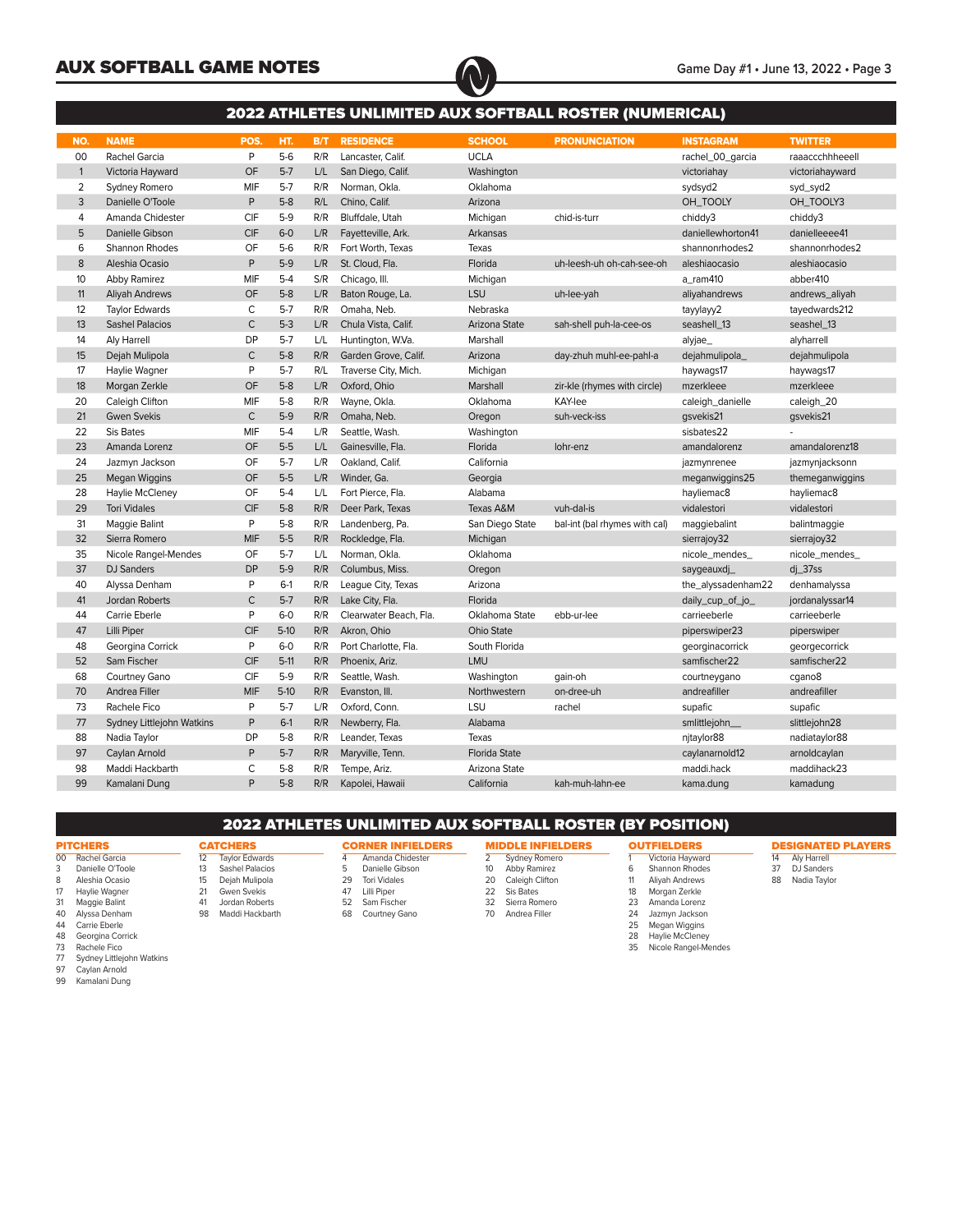| <b>2022 ATHLETES UNLIMITED AUX SOFTBALL DRAFT RESULTS (BY OVERALL ORDER)</b> |                               |                   |                     |  |  |  |  |  |  |  |  |
|------------------------------------------------------------------------------|-------------------------------|-------------------|---------------------|--|--|--|--|--|--|--|--|
| <b>PICK</b>                                                                  | <b>SERIES ONE</b>             | <b>SERIES TWO</b> | <b>SERIES THREE</b> |  |  |  |  |  |  |  |  |
| Captain                                                                      | Aleshia Ocasio (P)            |                   |                     |  |  |  |  |  |  |  |  |
| Captain                                                                      | Amanda Chidester (CIF)        |                   |                     |  |  |  |  |  |  |  |  |
| Captain                                                                      | Carrie Eberle (P)             |                   |                     |  |  |  |  |  |  |  |  |
| $\mathbf{1}$                                                                 | Gwen Svekis (C)               |                   |                     |  |  |  |  |  |  |  |  |
| $\overline{2}$                                                               | Georgina Corrick (P)          |                   |                     |  |  |  |  |  |  |  |  |
| 3                                                                            | Rachel Garcia (P)             |                   |                     |  |  |  |  |  |  |  |  |
| $\overline{4}$                                                               | Amanda Lorenz (OF)            |                   |                     |  |  |  |  |  |  |  |  |
| 5                                                                            | Haylie McCleney (OF)          |                   |                     |  |  |  |  |  |  |  |  |
| 6                                                                            | Caleigh Clifton (MIF)         |                   |                     |  |  |  |  |  |  |  |  |
| $\overline{7}$                                                               | Tori Vidales (CIF)            |                   |                     |  |  |  |  |  |  |  |  |
| 8                                                                            | Alyssa Denham (P)             |                   |                     |  |  |  |  |  |  |  |  |
| 9                                                                            | Danielle Gibson (CIF)         |                   |                     |  |  |  |  |  |  |  |  |
| 10                                                                           | Sierra Romero (MIF)           |                   |                     |  |  |  |  |  |  |  |  |
| 11                                                                           | Dejah Mulipola (C)            |                   |                     |  |  |  |  |  |  |  |  |
| 12                                                                           | Megan Wiggins (OF)            |                   |                     |  |  |  |  |  |  |  |  |
| 13                                                                           | Haylie Wagner (P)             |                   |                     |  |  |  |  |  |  |  |  |
| 14                                                                           | Sis Bates (MIF)               |                   |                     |  |  |  |  |  |  |  |  |
| 15                                                                           | Aliyah Andrews (OF)           |                   |                     |  |  |  |  |  |  |  |  |
| 16                                                                           | Sydney Romero (MIF)           |                   |                     |  |  |  |  |  |  |  |  |
| 17                                                                           | Morgan Zerkle (OF)            |                   |                     |  |  |  |  |  |  |  |  |
| 18                                                                           | Victoria Hayward (OF)         |                   |                     |  |  |  |  |  |  |  |  |
| 19                                                                           | Taylor Edwards (C)            |                   |                     |  |  |  |  |  |  |  |  |
| 20                                                                           | Aly Harrell (DP)              |                   |                     |  |  |  |  |  |  |  |  |
| 21                                                                           | Courtney Gano (CIF)           |                   |                     |  |  |  |  |  |  |  |  |
| 22                                                                           | Sashel Palacios (C)           |                   |                     |  |  |  |  |  |  |  |  |
| 23                                                                           | Rachele Fico (P)              |                   |                     |  |  |  |  |  |  |  |  |
| 24                                                                           | Abby Ramirez (MIF)            |                   |                     |  |  |  |  |  |  |  |  |
| 25                                                                           | Maggie Balint (P)             |                   |                     |  |  |  |  |  |  |  |  |
| 26                                                                           | Nicole Rangel-Mendes (OF)     |                   |                     |  |  |  |  |  |  |  |  |
| 27                                                                           | Nadia Taylor (DP)             |                   |                     |  |  |  |  |  |  |  |  |
| 28                                                                           | Danielle O'Toole (P)          |                   |                     |  |  |  |  |  |  |  |  |
| 29                                                                           | Sam Fischer (OF)              |                   |                     |  |  |  |  |  |  |  |  |
| 30                                                                           | Shannon Rhodes (OF)           |                   |                     |  |  |  |  |  |  |  |  |
| 31                                                                           | Caylan Arnold (P)             |                   |                     |  |  |  |  |  |  |  |  |
| 32                                                                           | Sydney Littlejohn Watkins (P) |                   |                     |  |  |  |  |  |  |  |  |
| 33                                                                           | Jordan Roberts (C)            |                   |                     |  |  |  |  |  |  |  |  |
| 34                                                                           | Jazmyn Jackson (OF)           |                   |                     |  |  |  |  |  |  |  |  |
| 35                                                                           | Andrea Filler (MIF)           |                   |                     |  |  |  |  |  |  |  |  |
| 36                                                                           | Lilli Piper (CIF)             |                   |                     |  |  |  |  |  |  |  |  |
| 37                                                                           | DJ Sanders (DP)               |                   |                     |  |  |  |  |  |  |  |  |
| 38                                                                           | Maddi Hackbarth (C)           |                   |                     |  |  |  |  |  |  |  |  |
| 39                                                                           | Kamalani Dung (P)             |                   |                     |  |  |  |  |  |  |  |  |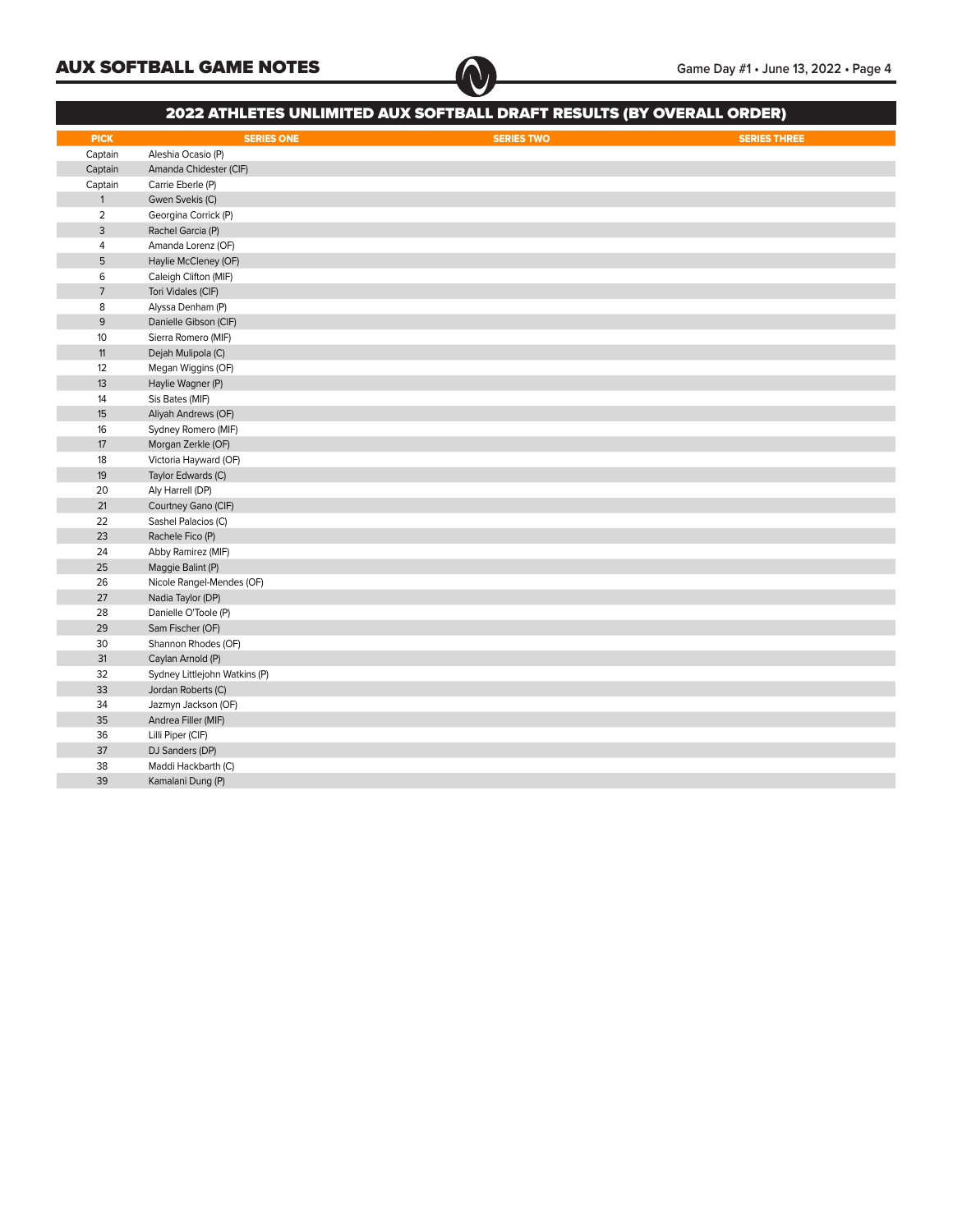

## 2022 ATHLETES UNLIMITED AUX SOFTBALL DRAFT RESULTS (BY TEAM)

## SERIES ONE: JUNE 13-15

| <b>ROUND</b> | <b>TEAM OCASIO (GOLD)</b> | <b>TEAM CHIDESTER (ORANGE)</b> | <b>TEAM EBERLE (BLUE)</b> |
|--------------|---------------------------|--------------------------------|---------------------------|
| Captain      | Aleshia Ocasio (P)        | Amanda Chidester (CIF)         | Carrie Eberle (P)         |
|              | Rachel Garcia (P)         | Georgina Corrick (P)           | Gwen Svekis (C)           |
|              | Amanda Lorenz (OF)        | Haylie McCleney (OF)           | Caleigh Clifton (MIF)     |
| 3            | Danielle Gibson (CIF)     | Alyssa Denham (P)              | Tori Vidales (CIF)        |
|              | Sierra Romero (MIF)       | Dejah Mulipola (C)             | Megan Wiggins (OF)        |
| 5            | Aliyah Andrews (OF)       | Sis Bates (MIF)                | Haylie Wagner (P)         |
| 6            | Sydney Romero (MIF)       | Morgan Zerkle (OF)             | Victoria Hayward (OF)     |
|              | Courtney Gano (CIF)       | Aly Harrell (DP)               | Taylor Edwards (C)        |
| 8            | Sashel Palacios (C)       | Rachele Fico (P)               | Abby Ramirez (MIF)        |
| 9            | Nadia Taylor (DP)         | Nicole Rangel-Mendes (OF)      | Maggie Balint (P)         |
| 10           | Danielle O'Toole (P)      | Sam Fischer (OF)               | Shannon Rhodes (OF)       |
| 11           | Jordan Roberts (C)        | Sydney Littlejohn Watkins (P)  | Caylan Arnold (P)         |
| 12           | Jazmyn Jackson (OF)       | Andrea Filler (MIF)            | Lilli Piper (CIF)         |
| 13           | Kamalani Dung (P)         | Maddi Hackbarth (C)            | DJ Sanders (DP)           |

## SERIES TWO: JUNE 18-20

| <b>ROUND</b> | <b>TEAM TBA (GOLD)</b> | <b>TEAM TBA (ORANGE)</b> | <b>TEAM TBA (BLUE)</b> |  |
|--------------|------------------------|--------------------------|------------------------|--|
| Captain      |                        |                          |                        |  |
|              |                        |                          |                        |  |
|              |                        |                          |                        |  |
| 3            |                        |                          |                        |  |
|              |                        |                          |                        |  |
| 5            |                        |                          |                        |  |
|              |                        |                          |                        |  |
|              |                        |                          |                        |  |
|              |                        |                          |                        |  |
| 9            |                        |                          |                        |  |
| 10           |                        |                          |                        |  |
| 11           |                        |                          |                        |  |
| 12           |                        |                          |                        |  |
| 13           |                        |                          |                        |  |

## SERIES THREE: JUNE 23-25

| <b>ROUND</b>        | <b>TEAM TBA (GOLD)</b> | <b>TEAM TBA (ORANGE)</b> | <b>TEAM TBA (BLUE)</b> |  |
|---------------------|------------------------|--------------------------|------------------------|--|
| Captain             |                        |                          |                        |  |
|                     |                        |                          |                        |  |
|                     |                        |                          |                        |  |
| 3                   |                        |                          |                        |  |
|                     |                        |                          |                        |  |
| 5                   |                        |                          |                        |  |
| $\overline{ }$<br>n |                        |                          |                        |  |
|                     |                        |                          |                        |  |
|                     |                        |                          |                        |  |
| 9                   |                        |                          |                        |  |
| 10                  |                        |                          |                        |  |
| 11                  |                        |                          |                        |  |
| 12                  |                        |                          |                        |  |
| 13                  |                        |                          |                        |  |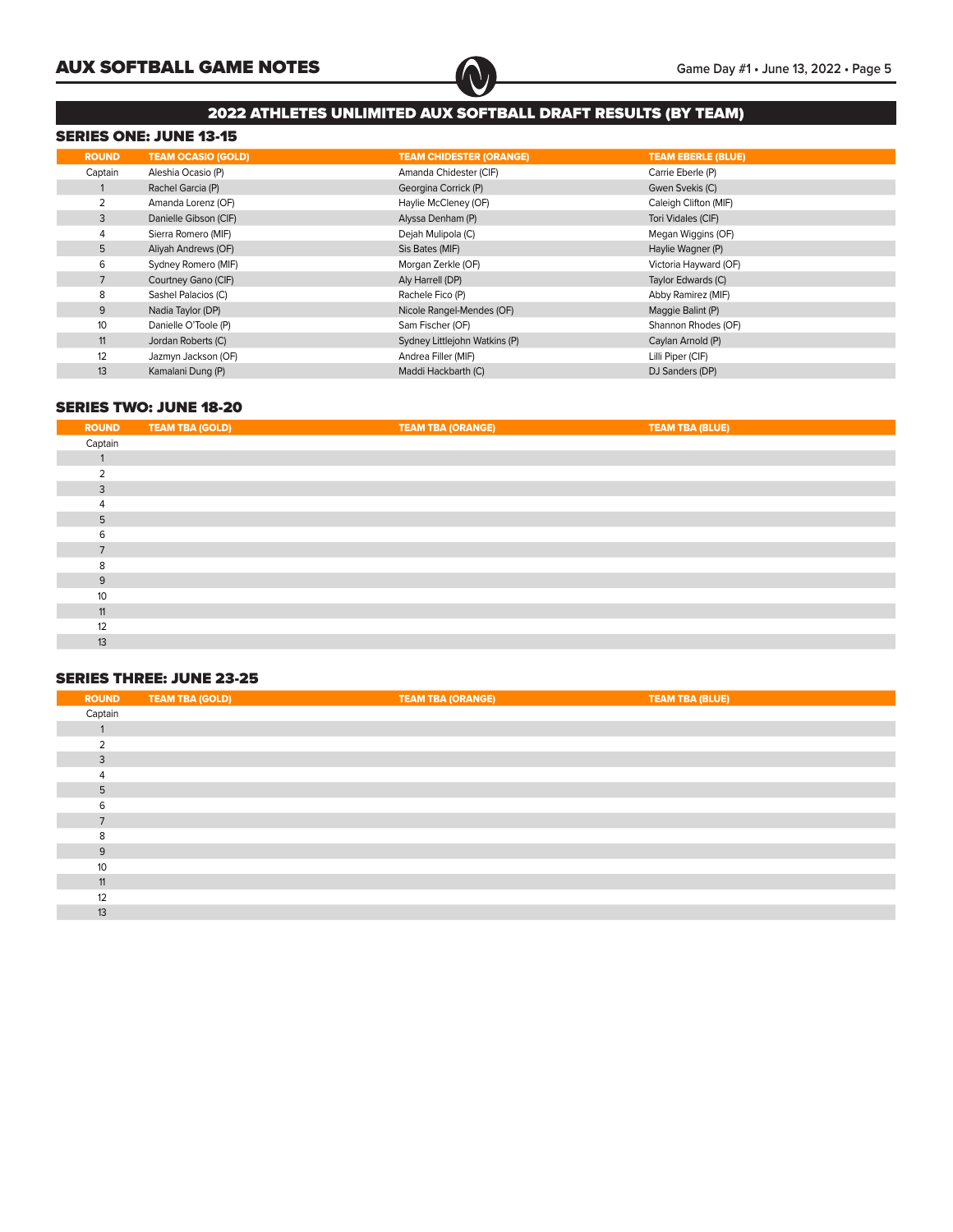

## 2022 ATHLETES UNLIMITED AUX SOFTBALL LEADERBOARD POWERED BY GEICO

## OVERALL POINTS NET RESERVED AND RESERVED BY SERIES

| Rank | Change | <b>Name</b>               | <b>Total</b> | Win | <b>Stat</b> | <b>MVP</b> | <b>Name</b>               | <b>Series One</b> | <b>Series Two</b> | <b>Series Three</b> | <b>Total</b> |  |  |  |  |  |  |
|------|--------|---------------------------|--------------|-----|-------------|------------|---------------------------|-------------------|-------------------|---------------------|--------------|--|--|--|--|--|--|
|      |        | Aliyah Andrews            |              |     |             |            | Aliyah Andrews            |                   |                   |                     |              |  |  |  |  |  |  |
|      |        | Caylan Arnold             |              |     |             |            | Caylan Arnold             |                   |                   |                     |              |  |  |  |  |  |  |
|      |        | Maggie Balint             |              |     |             |            | Maggie Balint             |                   |                   |                     |              |  |  |  |  |  |  |
|      |        | Sis Bates                 |              |     |             |            | Sis Bates                 |                   |                   |                     |              |  |  |  |  |  |  |
|      |        | Amanda Chidester          |              |     |             |            | Amanda Chidester          |                   |                   |                     |              |  |  |  |  |  |  |
|      |        | Caleigh Clifton           |              |     |             |            | Caleigh Clifton           |                   |                   |                     |              |  |  |  |  |  |  |
|      |        | Georgina Corrick          |              |     |             |            | Georgina Corrick          |                   |                   |                     |              |  |  |  |  |  |  |
|      |        | Alyssa Denham             |              |     |             |            | Alyssa Denham             |                   |                   |                     |              |  |  |  |  |  |  |
|      |        | Kamalani Dung             |              |     |             |            | Kamalani Dung             |                   |                   |                     |              |  |  |  |  |  |  |
|      |        | Carrie Eberle             |              |     |             |            | Carrie Eberle             |                   |                   |                     |              |  |  |  |  |  |  |
|      |        | <b>Taylor Edwards</b>     |              |     |             |            | <b>Taylor Edwards</b>     |                   |                   |                     |              |  |  |  |  |  |  |
|      |        | Rachele Fico              |              |     |             |            | Rachele Fico              |                   |                   |                     |              |  |  |  |  |  |  |
|      |        | Andrea Filler             |              |     |             |            | Andrea Filler             |                   |                   |                     |              |  |  |  |  |  |  |
|      |        | Sam Fischer               |              |     |             |            | Sam Fischer               |                   |                   |                     |              |  |  |  |  |  |  |
|      |        | Courtney Gano             |              |     |             |            | Courtney Gano             |                   |                   |                     |              |  |  |  |  |  |  |
|      |        | Rachel Garcia             |              |     |             |            | Rachel Garcia             |                   |                   |                     |              |  |  |  |  |  |  |
|      |        | Danielle Gibson           |              |     |             |            | Danielle Gibson           |                   |                   |                     |              |  |  |  |  |  |  |
|      |        | Maddi Hackbarth           |              |     |             |            | Maddi Hackbarth           |                   |                   |                     |              |  |  |  |  |  |  |
|      |        | Aly Harrell               |              |     |             |            | Aly Harrell               |                   |                   |                     |              |  |  |  |  |  |  |
|      |        | Victoria Hayward          |              |     |             |            | Victoria Hayward          |                   |                   |                     |              |  |  |  |  |  |  |
|      |        | Jazmyn Jackson            |              |     |             |            | Jazmyn Jackson            |                   |                   |                     |              |  |  |  |  |  |  |
|      |        | Sydney Littlejohn Watkins |              |     |             |            | Sydney Littlejohn Watkins |                   |                   |                     |              |  |  |  |  |  |  |
|      |        | Amanda Lorenz             |              |     |             |            | Amanda Lorenz             |                   |                   |                     |              |  |  |  |  |  |  |
|      |        | Haylie McCleney           |              |     |             |            | Haylie McCleney           |                   |                   |                     |              |  |  |  |  |  |  |
|      |        | Dejah Mulipola            |              |     |             |            | Dejah Mulipola            |                   |                   |                     |              |  |  |  |  |  |  |
|      |        | Danielle O'Toole          |              |     |             |            | Danielle O'Toole          |                   |                   |                     |              |  |  |  |  |  |  |
|      |        | Aleshia Ocasio            |              |     |             |            | Aleshia Ocasio            |                   |                   |                     |              |  |  |  |  |  |  |
|      |        | <b>Sashel Palacios</b>    |              |     |             |            | <b>Sashel Palacios</b>    |                   |                   |                     |              |  |  |  |  |  |  |
|      |        | Lilli Piper               |              |     |             |            | Lilli Piper               |                   |                   |                     |              |  |  |  |  |  |  |
|      |        | Abby Ramirez              |              |     |             |            | <b>Abby Ramirez</b>       |                   |                   |                     |              |  |  |  |  |  |  |
|      |        | Nicole Rangel-Mendes      |              |     |             |            | Nicole Rangel-Mendes      |                   |                   |                     |              |  |  |  |  |  |  |
|      |        | Shannon Rhodes            |              |     |             |            | Shannon Rhodes            |                   |                   |                     |              |  |  |  |  |  |  |
|      |        | Jordan Roberts            |              |     |             |            | Jordan Roberts            |                   |                   |                     |              |  |  |  |  |  |  |
|      |        | Sierra Romero             |              |     |             |            | Sierra Romero             |                   |                   |                     |              |  |  |  |  |  |  |
|      |        | Sydney Romero             |              |     |             |            | Sydney Romero             |                   |                   |                     |              |  |  |  |  |  |  |
|      |        | <b>DJ</b> Sanders         |              |     |             |            | <b>DJ</b> Sanders         |                   |                   |                     |              |  |  |  |  |  |  |
|      |        | Gwen Svekis               |              |     |             |            | <b>Gwen Svekis</b>        |                   |                   |                     |              |  |  |  |  |  |  |
|      |        | Nadia Taylor              |              |     |             |            | Nadia Taylor              |                   |                   |                     |              |  |  |  |  |  |  |
|      |        | <b>Tori Vidales</b>       |              |     |             |            | <b>Tori Vidales</b>       |                   |                   |                     |              |  |  |  |  |  |  |
|      |        | Haylie Wagner             |              |     |             |            | Haylie Wagner             |                   |                   |                     |              |  |  |  |  |  |  |
|      |        | Megan Wiggins             |              |     |             |            | Megan Wiggins             |                   |                   |                     |              |  |  |  |  |  |  |
|      |        | Morgan Zerkle             |              |     |             |            | Morgan Zerkle             |                   |                   |                     |              |  |  |  |  |  |  |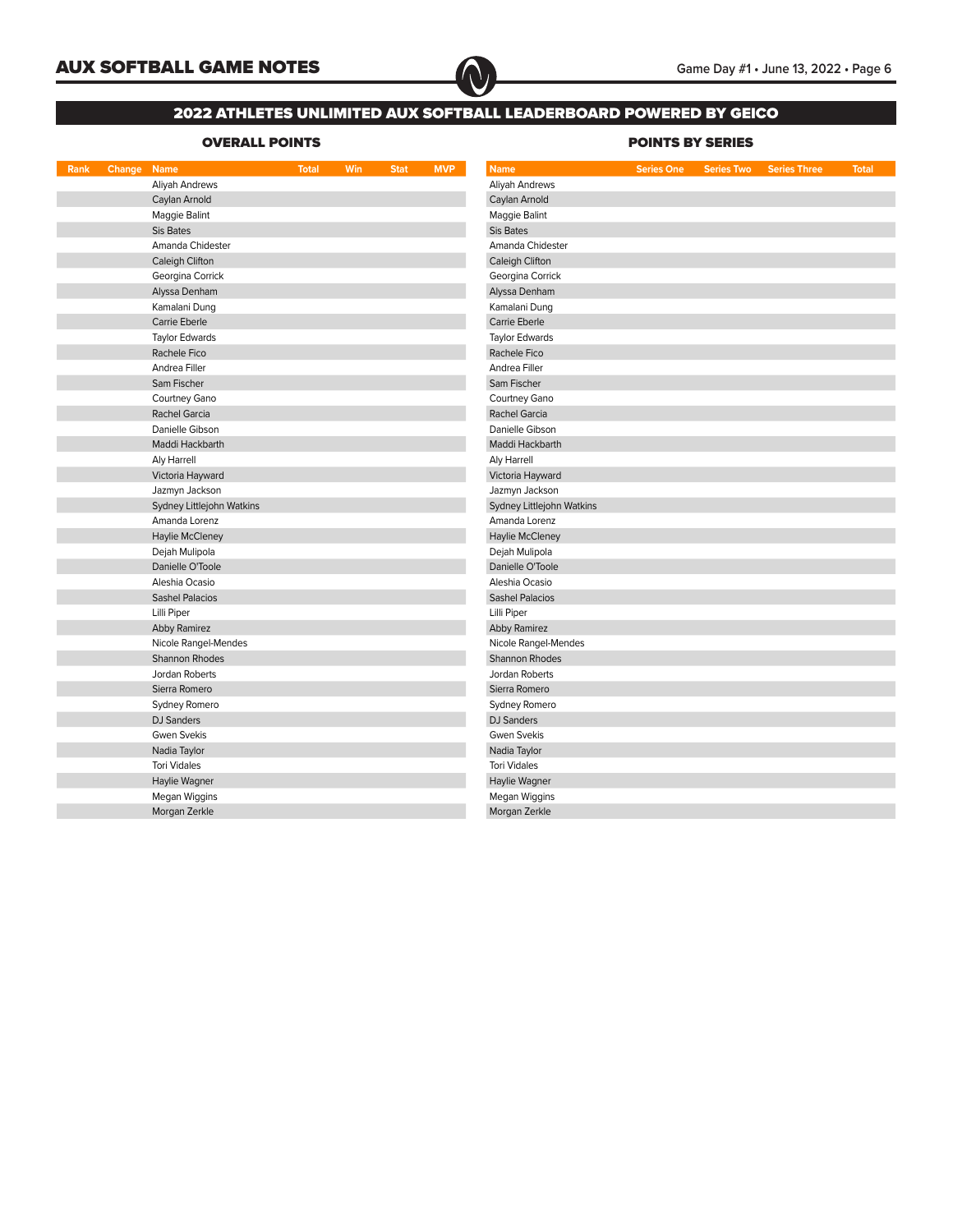

|             | 2022 ATHLETES UNLIMITED AUX SOFTBALL SCHEDULE/RESULTS |                                |                   |                   |                       |                       |                       |  |  |  |  |  |  |
|-------------|-------------------------------------------------------|--------------------------------|-------------------|-------------------|-----------------------|-----------------------|-----------------------|--|--|--|--|--|--|
| <b>DATE</b> | GM#                                                   | <b>GAME</b>                    | <b>BROADCAST</b>  | <b>TIME/SCORE</b> | <b>MVP 1 (60 PTS)</b> | <b>MVP 2 (40 PTS)</b> | <b>MVP 3 (20 PTS)</b> |  |  |  |  |  |  |
| June 13     |                                                       | Team Chidester vs. Team Ocasio | <b>ESPNU</b>      | 3 p.m. PT         |                       |                       |                       |  |  |  |  |  |  |
| June 13     | $\overline{2}$                                        | Team Eberle vs. Team Ocasio    | <b>ESPN</b>       | 5:30 p.m. PT      |                       |                       |                       |  |  |  |  |  |  |
| June 14     | 3                                                     | Team Eberle vs. Team Chidester | <b>ESPNU</b>      | 4 p.m. PT         |                       |                       |                       |  |  |  |  |  |  |
| June 14     | $\overline{4}$                                        | Team Ocasio vs. Team Chidester | <b>ESPNU</b>      | 6:30 p.m. PT      |                       |                       |                       |  |  |  |  |  |  |
| June 15     | 5                                                     | Team Chidester vs. Team Oberle | ESPN <sub>2</sub> | 5 p.m. PT         |                       |                       |                       |  |  |  |  |  |  |
| June 15     | 6                                                     | Team Ocasio vs. Team Eberle    | ESPN <sub>2</sub> | 7:30 p.m. PT      |                       |                       |                       |  |  |  |  |  |  |
| June 18     |                                                       | Team Orange vs. Team Gold      | <b>ESPNU</b>      | 12:30 p.m. PT     |                       |                       |                       |  |  |  |  |  |  |
| June 18     | 8                                                     | Team Blue vs. Team Gold        | <b>ESPNU</b>      | 3 p.m. PT         |                       |                       |                       |  |  |  |  |  |  |
| June 19     | 9                                                     | Team Blue vs. Team Orange      | <b>ESPNU</b>      | 12:30 p.m. PT     |                       |                       |                       |  |  |  |  |  |  |
| June 19     | 10                                                    | Team Gold vs. Team Orange      | <b>ESPNU</b>      | 3 p.m. PT         |                       |                       |                       |  |  |  |  |  |  |
| June 20     | 11                                                    | Team Gold vs. Team Blue        | ESPN <sub>2</sub> | 4 p.m. PT         |                       |                       |                       |  |  |  |  |  |  |
| June 20     | 12                                                    | Team Orange vs. Team Blue      | ESPN <sub>2</sub> | 6:30 p.m. PT      |                       |                       |                       |  |  |  |  |  |  |
| June 23     | 13                                                    | Team Orange vs. Team Gold      | <b>ESPNU</b>      | 4 p.m. PT         |                       |                       |                       |  |  |  |  |  |  |
| June 23     | 14                                                    | Team Blue vs. Team Gold        | <b>ESPNU</b>      | 6:30 p.m. PT      |                       |                       |                       |  |  |  |  |  |  |
| June 24     | 15                                                    | Team Blue vs. Team Orange      | <b>ESPNU</b>      | 4 p.m. PT         |                       |                       |                       |  |  |  |  |  |  |
| June 24     | 16                                                    | Team Gold vs. Team Orange      | <b>ESPNU</b>      | 6:30 p.m. PT      |                       |                       |                       |  |  |  |  |  |  |
| June 25     | 17                                                    | Team Gold vs. Team Blue        | <b>ESPNU</b>      | 4 p.m. PT         |                       |                       |                       |  |  |  |  |  |  |
| June 25     | 18                                                    | Team Orange vs. Team Blue      | <b>ESPNU</b>      | 6:30 p.m. PT      |                       |                       |                       |  |  |  |  |  |  |

| GM#            | <b>GAME</b>                    | <b>WINNING PITCHER</b> | <b>LOSING PITCHER</b> | <b>SAVE</b> | <b>TIME OF GAME</b>                                                      |
|----------------|--------------------------------|------------------------|-----------------------|-------------|--------------------------------------------------------------------------|
|                | Team Chidester vs. Team Ocasio |                        |                       |             |                                                                          |
| 2              | Team Eberle vs. Team Ocasio    |                        |                       |             |                                                                          |
| 3              | Team Eberle vs. Team Chidester |                        |                       |             |                                                                          |
| $\overline{4}$ | Team Ocasio vs. Team Chidester |                        |                       |             |                                                                          |
| 5              | Team Chidester vs. Team Oberle |                        |                       |             |                                                                          |
| 6              | Team Ocasio vs. Team Eberle    |                        |                       |             |                                                                          |
|                | Team Orange vs. Team Gold      |                        |                       |             |                                                                          |
| 8              | Team Blue vs. Team Gold        |                        |                       |             |                                                                          |
| 9              | Team Blue vs. Team Orange      |                        |                       |             |                                                                          |
| 10             | Team Gold vs. Team Orange      |                        |                       |             |                                                                          |
| 11             | Team Gold vs. Team Blue        |                        |                       |             |                                                                          |
| 12             | Team Orange vs. Team Blue      |                        |                       |             |                                                                          |
| 13             | Team Orange vs. Team Gold      |                        |                       |             |                                                                          |
| 14             | Team Blue vs. Team Gold        |                        |                       |             |                                                                          |
| 15             | Team Blue vs. Team Orange      |                        |                       |             |                                                                          |
| 16             | Team Gold vs. Team Orange      |                        |                       |             |                                                                          |
| 17             | Team Gold vs. Team Blue        |                        |                       |             |                                                                          |
| 18             | Team Orange vs. Team Blue      |                        |                       |             |                                                                          |
|                |                                |                        |                       |             | 2022 ATHLETES UNLIMITED AUX SOFTBALL PITCHERS OF RECORD AND TIME OF GAME |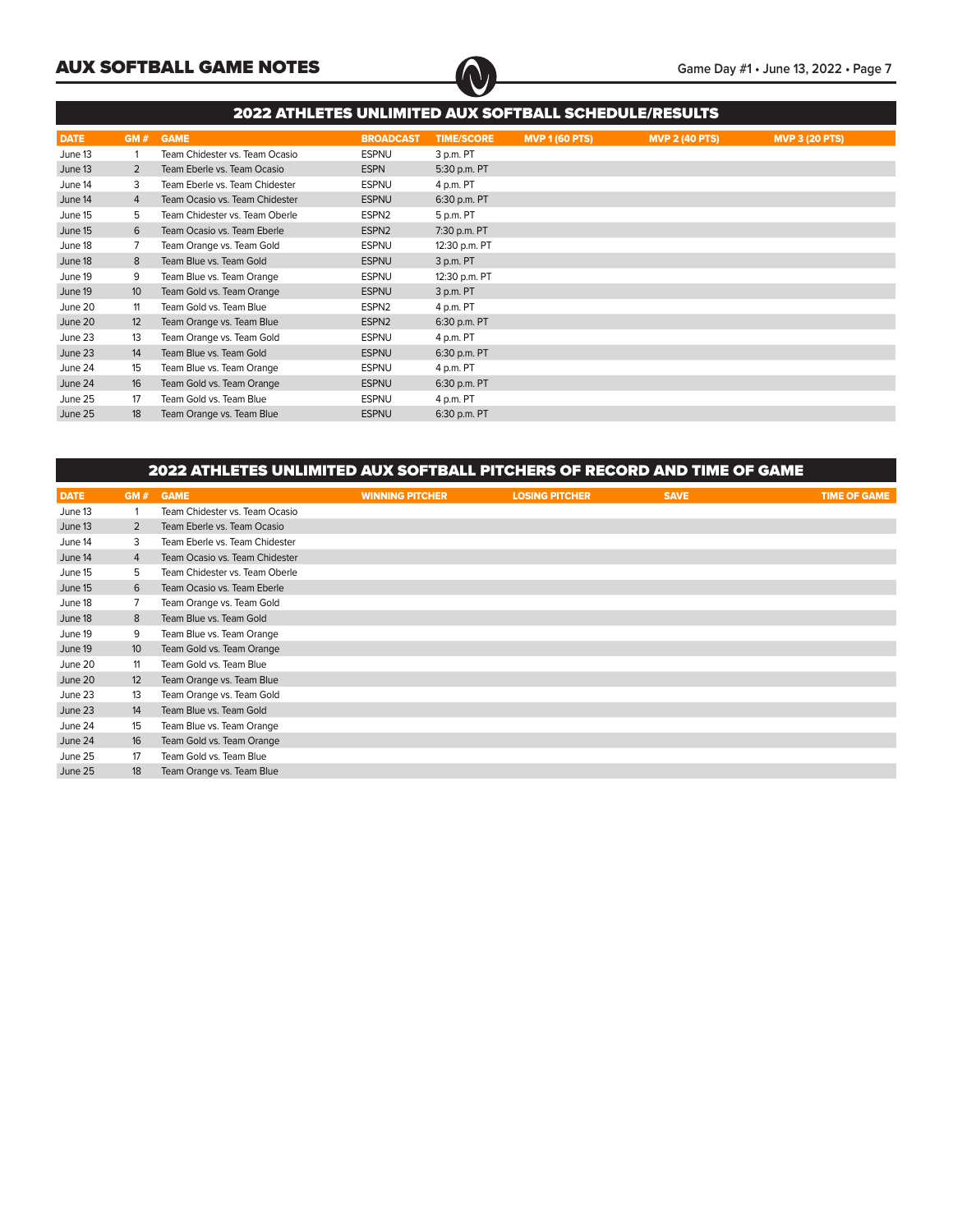| 2022 ATHLETES UNLIMITED AUX SOFTBALL STATISTICS |             |           |  |  |                      |  |  |                |    |           |     |            |  |        |           |           |     |                 |           |            |
|-------------------------------------------------|-------------|-----------|--|--|----------------------|--|--|----------------|----|-----------|-----|------------|--|--------|-----------|-----------|-----|-----------------|-----------|------------|
| <b>RANK ATHLETE</b>                             | <b>LPTS</b> | <b>GP</b> |  |  | GS AVG OB% SLG% AB R |  |  | $\mathbb{H}^+$ | 2B | <b>3B</b> | HR. | <b>RBI</b> |  | BB HBP | <b>SO</b> | <b>TB</b> | SF. | SH <sub>1</sub> | <b>SB</b> | <b>SBA</b> |
| Aliyah Andrews                                  |             |           |  |  |                      |  |  |                |    |           |     |            |  |        |           |           |     |                 |           |            |
| Caylan Arnold                                   |             |           |  |  |                      |  |  |                |    |           |     |            |  |        |           |           |     |                 |           |            |
| Maggie Balint                                   |             |           |  |  |                      |  |  |                |    |           |     |            |  |        |           |           |     |                 |           |            |
| Sis Bates                                       |             |           |  |  |                      |  |  |                |    |           |     |            |  |        |           |           |     |                 |           |            |
| Amanda Chidester                                |             |           |  |  |                      |  |  |                |    |           |     |            |  |        |           |           |     |                 |           |            |
| Caleigh Clifton                                 |             |           |  |  |                      |  |  |                |    |           |     |            |  |        |           |           |     |                 |           |            |
| Georgina Corrick                                |             |           |  |  |                      |  |  |                |    |           |     |            |  |        |           |           |     |                 |           |            |
| Alyssa Denham                                   |             |           |  |  |                      |  |  |                |    |           |     |            |  |        |           |           |     |                 |           |            |
| Kamalani Dung                                   |             |           |  |  |                      |  |  |                |    |           |     |            |  |        |           |           |     |                 |           |            |
| Carrie Eberle                                   |             |           |  |  |                      |  |  |                |    |           |     |            |  |        |           |           |     |                 |           |            |
| <b>Taylor Edwards</b>                           |             |           |  |  |                      |  |  |                |    |           |     |            |  |        |           |           |     |                 |           |            |
| Rachele Fico                                    |             |           |  |  |                      |  |  |                |    |           |     |            |  |        |           |           |     |                 |           |            |
| Andrea Filler                                   |             |           |  |  |                      |  |  |                |    |           |     |            |  |        |           |           |     |                 |           |            |
| Sam Fischer                                     |             |           |  |  |                      |  |  |                |    |           |     |            |  |        |           |           |     |                 |           |            |
| Courtney Gano                                   |             |           |  |  |                      |  |  |                |    |           |     |            |  |        |           |           |     |                 |           |            |
| Rachel Garcia                                   |             |           |  |  |                      |  |  |                |    |           |     |            |  |        |           |           |     |                 |           |            |
| Danielle Gibson                                 |             |           |  |  |                      |  |  |                |    |           |     |            |  |        |           |           |     |                 |           |            |
| Maddi Hackbarth                                 |             |           |  |  |                      |  |  |                |    |           |     |            |  |        |           |           |     |                 |           |            |
| Aly Harrell                                     |             |           |  |  |                      |  |  |                |    |           |     |            |  |        |           |           |     |                 |           |            |
| Victoria Hayward                                |             |           |  |  |                      |  |  |                |    |           |     |            |  |        |           |           |     |                 |           |            |
| Jazmyn Jackson                                  |             |           |  |  |                      |  |  |                |    |           |     |            |  |        |           |           |     |                 |           |            |
| Sydney Littlejohn Watkins                       |             |           |  |  |                      |  |  |                |    |           |     |            |  |        |           |           |     |                 |           |            |
| Amanda Lorenz                                   |             |           |  |  |                      |  |  |                |    |           |     |            |  |        |           |           |     |                 |           |            |
| Haylie McCleney                                 |             |           |  |  |                      |  |  |                |    |           |     |            |  |        |           |           |     |                 |           |            |
| Dejah Mulipola                                  |             |           |  |  |                      |  |  |                |    |           |     |            |  |        |           |           |     |                 |           |            |
| Danielle O'Toole                                |             |           |  |  |                      |  |  |                |    |           |     |            |  |        |           |           |     |                 |           |            |
| Aleshia Ocasio                                  |             |           |  |  |                      |  |  |                |    |           |     |            |  |        |           |           |     |                 |           |            |
| <b>Sashel Palacios</b>                          |             |           |  |  |                      |  |  |                |    |           |     |            |  |        |           |           |     |                 |           |            |
| Lilli Piper                                     |             |           |  |  |                      |  |  |                |    |           |     |            |  |        |           |           |     |                 |           |            |
| Abby Ramirez                                    |             |           |  |  |                      |  |  |                |    |           |     |            |  |        |           |           |     |                 |           |            |
| Nicole Rangel-Mendes                            |             |           |  |  |                      |  |  |                |    |           |     |            |  |        |           |           |     |                 |           |            |
| Shannon Rhodes                                  |             |           |  |  |                      |  |  |                |    |           |     |            |  |        |           |           |     |                 |           |            |
| Jordan Roberts                                  |             |           |  |  |                      |  |  |                |    |           |     |            |  |        |           |           |     |                 |           |            |
| Sierra Romero                                   |             |           |  |  |                      |  |  |                |    |           |     |            |  |        |           |           |     |                 |           |            |
| Sydney Romero                                   |             |           |  |  |                      |  |  |                |    |           |     |            |  |        |           |           |     |                 |           |            |
| <b>DJ</b> Sanders                               |             |           |  |  |                      |  |  |                |    |           |     |            |  |        |           |           |     |                 |           |            |
| Gwen Svekis                                     |             |           |  |  |                      |  |  |                |    |           |     |            |  |        |           |           |     |                 |           |            |
| Nadia Taylor                                    |             |           |  |  |                      |  |  |                |    |           |     |            |  |        |           |           |     |                 |           |            |
| <b>Tori Vidales</b>                             |             |           |  |  |                      |  |  |                |    |           |     |            |  |        |           |           |     |                 |           |            |
| Haylie Wagner                                   |             |           |  |  |                      |  |  |                |    |           |     |            |  |        |           |           |     |                 |           |            |
| Megan Wiggins                                   |             |           |  |  |                      |  |  |                |    |           |     |            |  |        |           |           |     |                 |           |            |
| Morgan Zerkle                                   |             |           |  |  |                      |  |  |                |    |           |     |            |  |        |           |           |     |                 |           |            |

## 2022 ATHLETES UNLIMITED AUX SOFTBALL PITCHING STATISTICS

| <b>RANK ATHLETE</b>       | <b>TOTAL PTS ERA</b> | <b>APP</b> | <b>GS</b> | W-L SV | CG. | <b>SHO</b> | $\blacksquare$ | <b>R</b> | ER. | - H - | <b>BB</b> | <b>SO</b> | HR. | B/AVG | <b>WP</b> | <b>HP</b> |
|---------------------------|----------------------|------------|-----------|--------|-----|------------|----------------|----------|-----|-------|-----------|-----------|-----|-------|-----------|-----------|
| Caylan Arnold             |                      |            |           |        |     |            |                |          |     |       |           |           |     |       |           |           |
| Maggie Balint             |                      |            |           |        |     |            |                |          |     |       |           |           |     |       |           |           |
| Georgina Corrick          |                      |            |           |        |     |            |                |          |     |       |           |           |     |       |           |           |
| Alyssa Denham             |                      |            |           |        |     |            |                |          |     |       |           |           |     |       |           |           |
| Kamalani Dung             |                      |            |           |        |     |            |                |          |     |       |           |           |     |       |           |           |
| Carrie Eberle             |                      |            |           |        |     |            |                |          |     |       |           |           |     |       |           |           |
| Rachele Fico              |                      |            |           |        |     |            |                |          |     |       |           |           |     |       |           |           |
| Rachel Garcia             |                      |            |           |        |     |            |                |          |     |       |           |           |     |       |           |           |
| Aleshia Ocasio            |                      |            |           |        |     |            |                |          |     |       |           |           |     |       |           |           |
| Danielle O'Toole          |                      |            |           |        |     |            |                |          |     |       |           |           |     |       |           |           |
| Haylie Wagner             |                      |            |           |        |     |            |                |          |     |       |           |           |     |       |           |           |
| Sydney Littlejohn Watkins |                      |            |           |        |     |            |                |          |     |       |           |           |     |       |           |           |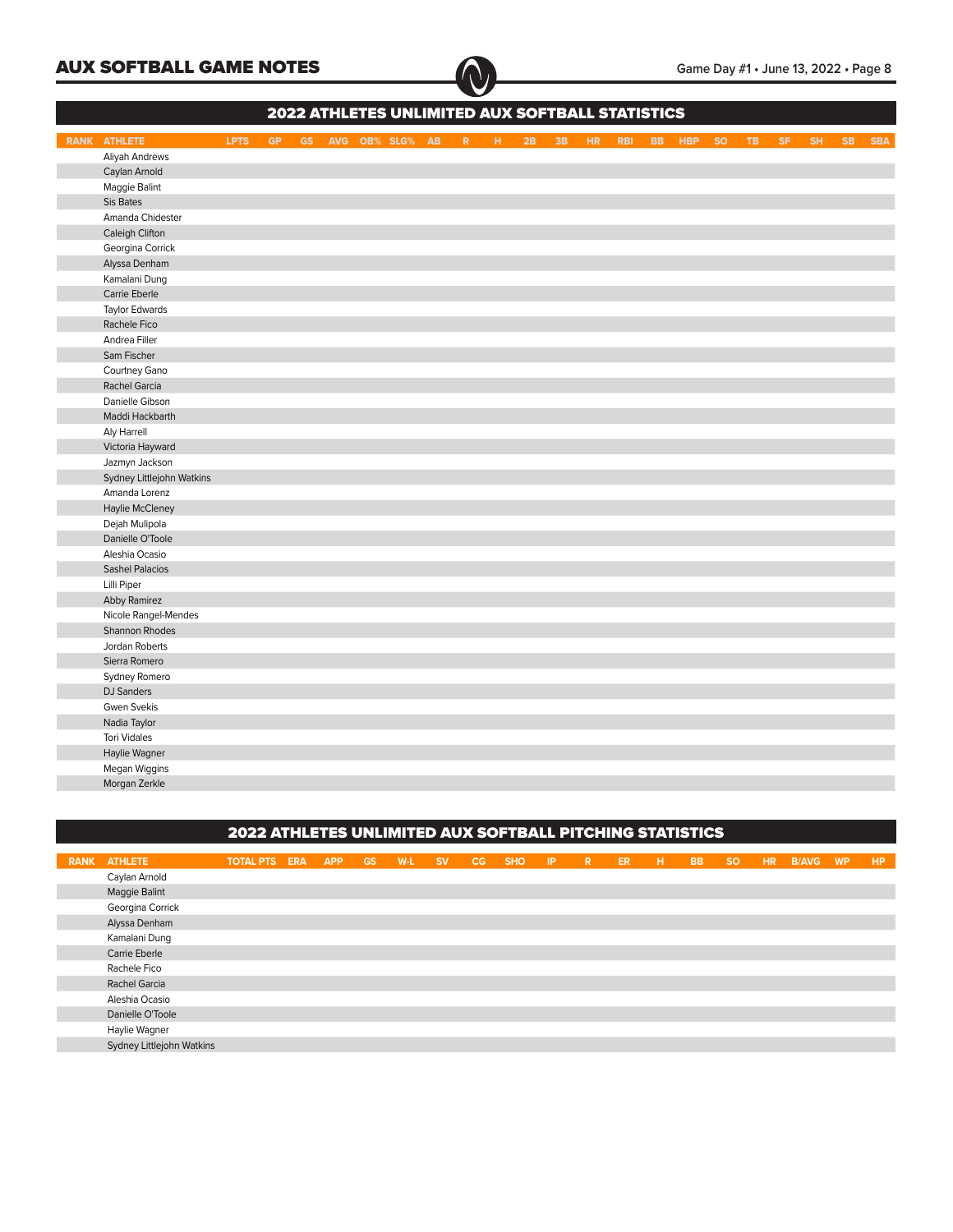

|                           |             |          |      |             |                  |      |             |                             |      |             |                         |      | 2022 ATHLETES UNLIMITED AUX SOFTBALL SITUATIONAL HITTING STATISTICS |                          |      |         |                          |      |
|---------------------------|-------------|----------|------|-------------|------------------|------|-------------|-----------------------------|------|-------------|-------------------------|------|---------------------------------------------------------------------|--------------------------|------|---------|--------------------------|------|
|                           |             | Vs. Left |      |             | <b>Vs. Right</b> |      |             | <b>With Runners on Base</b> |      |             | <b>With Bases Empty</b> |      |                                                                     | <b>With Bases Loaded</b> |      |         | <b>As Leadoff Hitter</b> |      |
| <b>Player</b>             | <b>Hits</b> | AB       | Avg. | <b>Hits</b> | AB               | Avg. | <b>Hits</b> | AB                          | Avg. | <b>Hits</b> | AB                      | Avg. | <b>Hits</b>                                                         | AB                       | Avg. | Reached | Opps.                    | Pct. |
| Aliyah Andrews            |             |          |      |             |                  |      |             |                             |      |             |                         |      |                                                                     |                          |      |         |                          |      |
| Caylan Arnold             |             |          |      |             |                  |      |             |                             |      |             |                         |      |                                                                     |                          |      |         |                          |      |
| Maggie Balint             |             |          |      |             |                  |      |             |                             |      |             |                         |      |                                                                     |                          |      |         |                          |      |
| Sis Bates                 |             |          |      |             |                  |      |             |                             |      |             |                         |      |                                                                     |                          |      |         |                          |      |
| Amanda Chidester          |             |          |      |             |                  |      |             |                             |      |             |                         |      |                                                                     |                          |      |         |                          |      |
| Caleigh Clifton           |             |          |      |             |                  |      |             |                             |      |             |                         |      |                                                                     |                          |      |         |                          |      |
| Georgina Corrick          |             |          |      |             |                  |      |             |                             |      |             |                         |      |                                                                     |                          |      |         |                          |      |
| Alyssa Denham             |             |          |      |             |                  |      |             |                             |      |             |                         |      |                                                                     |                          |      |         |                          |      |
| Kamalani Dung             |             |          |      |             |                  |      |             |                             |      |             |                         |      |                                                                     |                          |      |         |                          |      |
| Carrie Eberle             |             |          |      |             |                  |      |             |                             |      |             |                         |      |                                                                     |                          |      |         |                          |      |
| <b>Taylor Edwards</b>     |             |          |      |             |                  |      |             |                             |      |             |                         |      |                                                                     |                          |      |         |                          |      |
| Rachele Fico              |             |          |      |             |                  |      |             |                             |      |             |                         |      |                                                                     |                          |      |         |                          |      |
| Andrea Filler             |             |          |      |             |                  |      |             |                             |      |             |                         |      |                                                                     |                          |      |         |                          |      |
| Sam Fischer               |             |          |      |             |                  |      |             |                             |      |             |                         |      |                                                                     |                          |      |         |                          |      |
| Courtney Gano             |             |          |      |             |                  |      |             |                             |      |             |                         |      |                                                                     |                          |      |         |                          |      |
| Rachel Garcia             |             |          |      |             |                  |      |             |                             |      |             |                         |      |                                                                     |                          |      |         |                          |      |
| Danielle Gibson           |             |          |      |             |                  |      |             |                             |      |             |                         |      |                                                                     |                          |      |         |                          |      |
| Maddi Hackbarth           |             |          |      |             |                  |      |             |                             |      |             |                         |      |                                                                     |                          |      |         |                          |      |
| Aly Harrell               |             |          |      |             |                  |      |             |                             |      |             |                         |      |                                                                     |                          |      |         |                          |      |
| Victoria Hayward          |             |          |      |             |                  |      |             |                             |      |             |                         |      |                                                                     |                          |      |         |                          |      |
| Jazmyn Jackson            |             |          |      |             |                  |      |             |                             |      |             |                         |      |                                                                     |                          |      |         |                          |      |
| Sydney Littlejohn Watkins |             |          |      |             |                  |      |             |                             |      |             |                         |      |                                                                     |                          |      |         |                          |      |
| Amanda Lorenz             |             |          |      |             |                  |      |             |                             |      |             |                         |      |                                                                     |                          |      |         |                          |      |
| Haylie McCleney           |             |          |      |             |                  |      |             |                             |      |             |                         |      |                                                                     |                          |      |         |                          |      |
| Dejah Mulipola            |             |          |      |             |                  |      |             |                             |      |             |                         |      |                                                                     |                          |      |         |                          |      |
| Danielle O'Toole          |             |          |      |             |                  |      |             |                             |      |             |                         |      |                                                                     |                          |      |         |                          |      |
| Aleshia Ocasio            |             |          |      |             |                  |      |             |                             |      |             |                         |      |                                                                     |                          |      |         |                          |      |
| <b>Sashel Palacios</b>    |             |          |      |             |                  |      |             |                             |      |             |                         |      |                                                                     |                          |      |         |                          |      |
| Lilli Piper               |             |          |      |             |                  |      |             |                             |      |             |                         |      |                                                                     |                          |      |         |                          |      |
| Abby Ramirez              |             |          |      |             |                  |      |             |                             |      |             |                         |      |                                                                     |                          |      |         |                          |      |
| Nicole Rangel-Mendes      |             |          |      |             |                  |      |             |                             |      |             |                         |      |                                                                     |                          |      |         |                          |      |
| Shannon Rhodes            |             |          |      |             |                  |      |             |                             |      |             |                         |      |                                                                     |                          |      |         |                          |      |
| Jordan Roberts            |             |          |      |             |                  |      |             |                             |      |             |                         |      |                                                                     |                          |      |         |                          |      |
| Sierra Romero             |             |          |      |             |                  |      |             |                             |      |             |                         |      |                                                                     |                          |      |         |                          |      |
| Sydney Romero             |             |          |      |             |                  |      |             |                             |      |             |                         |      |                                                                     |                          |      |         |                          |      |
| <b>DJ</b> Sanders         |             |          |      |             |                  |      |             |                             |      |             |                         |      |                                                                     |                          |      |         |                          |      |
| <b>Gwen Svekis</b>        |             |          |      |             |                  |      |             |                             |      |             |                         |      |                                                                     |                          |      |         |                          |      |
| Nadia Taylor              |             |          |      |             |                  |      |             |                             |      |             |                         |      |                                                                     |                          |      |         |                          |      |
| <b>Tori Vidales</b>       |             |          |      |             |                  |      |             |                             |      |             |                         |      |                                                                     |                          |      |         |                          |      |
| Haylie Wagner             |             |          |      |             |                  |      |             |                             |      |             |                         |      |                                                                     |                          |      |         |                          |      |
| Megan Wiggins             |             |          |      |             |                  |      |             |                             |      |             |                         |      |                                                                     |                          |      |         |                          |      |
| Morgan Zerkle             |             |          |      |             |                  |      |             |                             |      |             |                         |      |                                                                     |                          |      |         |                          |      |

## 2022 ATHLETES UNLIMITED AUX SOFTBALL SITUATIONAL PITCHING STATISTICS

|                           |             | Vs Left   |      |             | Vs Right  |      |             | <b>Runners on Base</b> |      |             | <b>Bases Empty</b> |      |             | Vs Leadoff Hitter |      |             | <b>With Two Outs</b> |      |
|---------------------------|-------------|-----------|------|-------------|-----------|------|-------------|------------------------|------|-------------|--------------------|------|-------------|-------------------|------|-------------|----------------------|------|
| Player                    | <b>Hits</b> | <b>AB</b> | Avg. | <b>Hits</b> | <b>AB</b> | Avg. | <b>Hits</b> | <b>AB</b>              | Avg. | <b>Hits</b> | AB                 | Avg. | Reached Ops |                   | Pct. | <b>Hits</b> | AB                   | Avg. |
| Caylan Arnold             |             |           |      |             |           |      |             |                        |      |             |                    |      |             |                   |      |             |                      |      |
| Maggie Balint             |             |           |      |             |           |      |             |                        |      |             |                    |      |             |                   |      |             |                      |      |
| Georgina Corrick          |             |           |      |             |           |      |             |                        |      |             |                    |      |             |                   |      |             |                      |      |
| Alyssa Denham             |             |           |      |             |           |      |             |                        |      |             |                    |      |             |                   |      |             |                      |      |
| Kamalani Dung             |             |           |      |             |           |      |             |                        |      |             |                    |      |             |                   |      |             |                      |      |
| Carrie Eberle             |             |           |      |             |           |      |             |                        |      |             |                    |      |             |                   |      |             |                      |      |
| Rachele Fico              |             |           |      |             |           |      |             |                        |      |             |                    |      |             |                   |      |             |                      |      |
| Rachel Garcia             |             |           |      |             |           |      |             |                        |      |             |                    |      |             |                   |      |             |                      |      |
| Aleshia Ocasio            |             |           |      |             |           |      |             |                        |      |             |                    |      |             |                   |      |             |                      |      |
| Danielle O'Toole          |             |           |      |             |           |      |             |                        |      |             |                    |      |             |                   |      |             |                      |      |
| Haylie Wagner             |             |           |      |             |           |      |             |                        |      |             |                    |      |             |                   |      |             |                      |      |
| Sydney Littlejohn Watkins |             |           |      |             |           |      |             |                        |      |             |                    |      |             |                   |      |             |                      |      |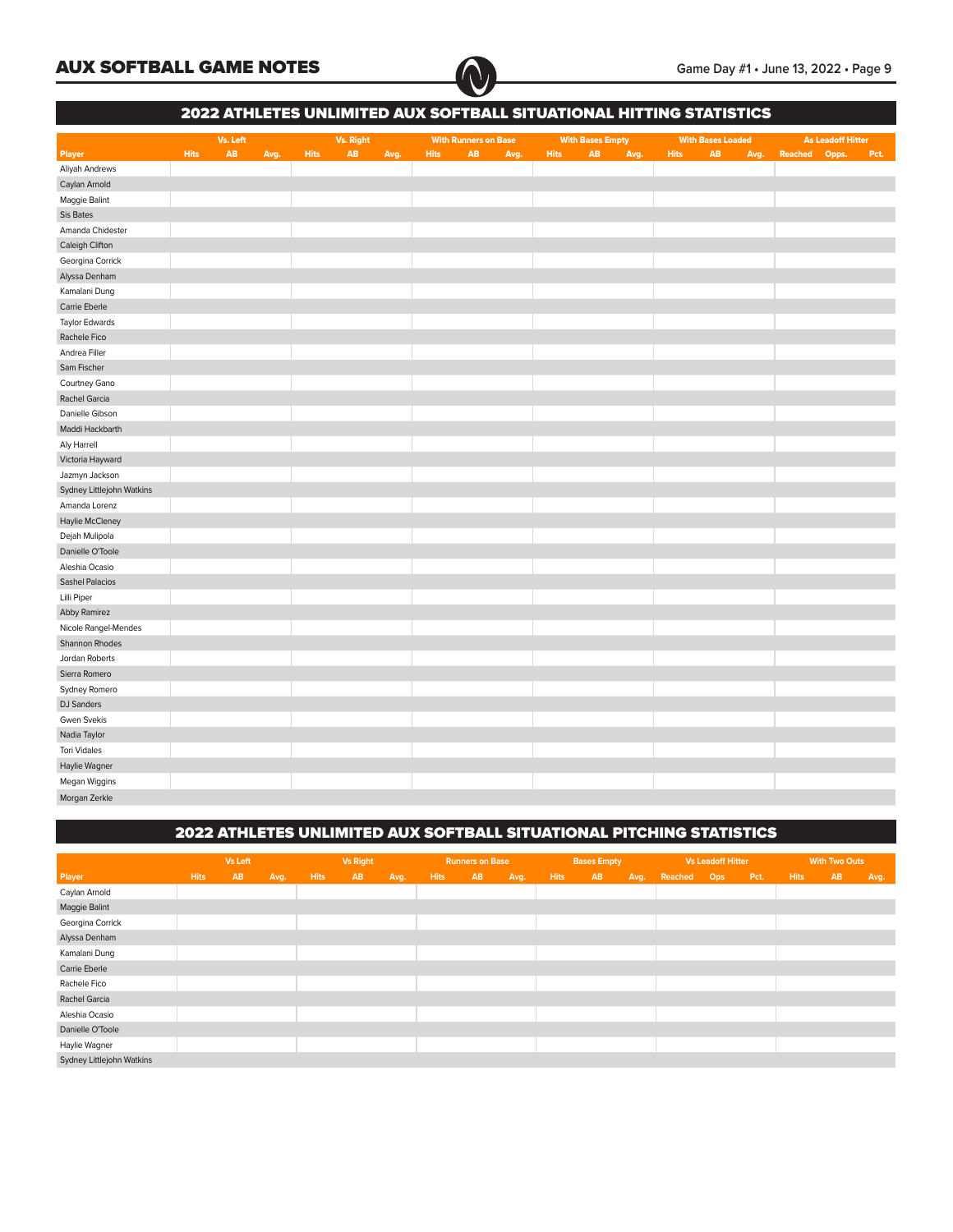

|                           |             | 2022 ATHLETES UNLIMITED AUX SOFTBALL SITUATIONAL HITTING STATISTICS |             |                                |      |             |                           |      |             |                 |      |      |                                  |      |           |           |
|---------------------------|-------------|---------------------------------------------------------------------|-------------|--------------------------------|------|-------------|---------------------------|------|-------------|-----------------|------|------|----------------------------------|------|-----------|-----------|
|                           |             | <b>Pinch Hitting</b>                                                |             | <b>Runners in Scoring Pos.</b> |      |             | Runner on 3rd & LT 2 Outs |      |             | <b>Two Outs</b> |      |      | <b>Success Advancing Runners</b> |      |           |           |
| Player                    | <b>Hits</b> | $\mathsf{AB}$<br>Avg.                                               | <b>Hits</b> | $\mathsf{AB}$                  | Avg. | <b>Hits</b> | AB                        | Avg. | <b>Hits</b> | AB              | Avg. | Adv. | Ops.                             | Pct. | 2-Out RBI | Adv W/Out |
| Aliyah Andrews            |             |                                                                     |             |                                |      |             |                           |      |             |                 |      |      |                                  |      |           |           |
| Caylan Arnold             |             |                                                                     |             |                                |      |             |                           |      |             |                 |      |      |                                  |      |           |           |
| Maggie Balint             |             |                                                                     |             |                                |      |             |                           |      |             |                 |      |      |                                  |      |           |           |
| Sis Bates                 |             |                                                                     |             |                                |      |             |                           |      |             |                 |      |      |                                  |      |           |           |
| Amanda Chidester          |             |                                                                     |             |                                |      |             |                           |      |             |                 |      |      |                                  |      |           |           |
| Caleigh Clifton           |             |                                                                     |             |                                |      |             |                           |      |             |                 |      |      |                                  |      |           |           |
| Georgina Corrick          |             |                                                                     |             |                                |      |             |                           |      |             |                 |      |      |                                  |      |           |           |
| Alyssa Denham             |             |                                                                     |             |                                |      |             |                           |      |             |                 |      |      |                                  |      |           |           |
| Kamalani Dung             |             |                                                                     |             |                                |      |             |                           |      |             |                 |      |      |                                  |      |           |           |
| Carrie Eberle             |             |                                                                     |             |                                |      |             |                           |      |             |                 |      |      |                                  |      |           |           |
| <b>Taylor Edwards</b>     |             |                                                                     |             |                                |      |             |                           |      |             |                 |      |      |                                  |      |           |           |
| Rachele Fico              |             |                                                                     |             |                                |      |             |                           |      |             |                 |      |      |                                  |      |           |           |
| Andrea Filler             |             |                                                                     |             |                                |      |             |                           |      |             |                 |      |      |                                  |      |           |           |
| Sam Fischer               |             |                                                                     |             |                                |      |             |                           |      |             |                 |      |      |                                  |      |           |           |
| Courtney Gano             |             |                                                                     |             |                                |      |             |                           |      |             |                 |      |      |                                  |      |           |           |
| Rachel Garcia             |             |                                                                     |             |                                |      |             |                           |      |             |                 |      |      |                                  |      |           |           |
| Danielle Gibson           |             |                                                                     |             |                                |      |             |                           |      |             |                 |      |      |                                  |      |           |           |
| Maddi Hackbarth           |             |                                                                     |             |                                |      |             |                           |      |             |                 |      |      |                                  |      |           |           |
| Aly Harrell               |             |                                                                     |             |                                |      |             |                           |      |             |                 |      |      |                                  |      |           |           |
| Victoria Hayward          |             |                                                                     |             |                                |      |             |                           |      |             |                 |      |      |                                  |      |           |           |
| Jazmyn Jackson            |             |                                                                     |             |                                |      |             |                           |      |             |                 |      |      |                                  |      |           |           |
| Sydney Littlejohn Watkins |             |                                                                     |             |                                |      |             |                           |      |             |                 |      |      |                                  |      |           |           |
| Amanda Lorenz             |             |                                                                     |             |                                |      |             |                           |      |             |                 |      |      |                                  |      |           |           |
| Haylie McCleney           |             |                                                                     |             |                                |      |             |                           |      |             |                 |      |      |                                  |      |           |           |
|                           |             |                                                                     |             |                                |      |             |                           |      |             |                 |      |      |                                  |      |           |           |
| Dejah Mulipola            |             |                                                                     |             |                                |      |             |                           |      |             |                 |      |      |                                  |      |           |           |
| Danielle O'Toole          |             |                                                                     |             |                                |      |             |                           |      |             |                 |      |      |                                  |      |           |           |
| Aleshia Ocasio            |             |                                                                     |             |                                |      |             |                           |      |             |                 |      |      |                                  |      |           |           |
| <b>Sashel Palacios</b>    |             |                                                                     |             |                                |      |             |                           |      |             |                 |      |      |                                  |      |           |           |
| Lilli Piper               |             |                                                                     |             |                                |      |             |                           |      |             |                 |      |      |                                  |      |           |           |
| Abby Ramirez              |             |                                                                     |             |                                |      |             |                           |      |             |                 |      |      |                                  |      |           |           |
| Nicole Rangel-Mendes      |             |                                                                     |             |                                |      |             |                           |      |             |                 |      |      |                                  |      |           |           |
| Shannon Rhodes            |             |                                                                     |             |                                |      |             |                           |      |             |                 |      |      |                                  |      |           |           |
| Jordan Roberts            |             |                                                                     |             |                                |      |             |                           |      |             |                 |      |      |                                  |      |           |           |
| Sierra Romero             |             |                                                                     |             |                                |      |             |                           |      |             |                 |      |      |                                  |      |           |           |
| Sydney Romero             |             |                                                                     |             |                                |      |             |                           |      |             |                 |      |      |                                  |      |           |           |
| DJ Sanders                |             |                                                                     |             |                                |      |             |                           |      |             |                 |      |      |                                  |      |           |           |
| <b>Gwen Svekis</b>        |             |                                                                     |             |                                |      |             |                           |      |             |                 |      |      |                                  |      |           |           |
| Nadia Taylor              |             |                                                                     |             |                                |      |             |                           |      |             |                 |      |      |                                  |      |           |           |
| <b>Tori Vidales</b>       |             |                                                                     |             |                                |      |             |                           |      |             |                 |      |      |                                  |      |           |           |
| Haylie Wagner             |             |                                                                     |             |                                |      |             |                           |      |             |                 |      |      |                                  |      |           |           |
| Megan Wiggins             |             |                                                                     |             |                                |      |             |                           |      |             |                 |      |      |                                  |      |           |           |
| Morgan Zerkle             |             |                                                                     |             |                                |      |             |                           |      |             |                 |      |      |                                  |      |           |           |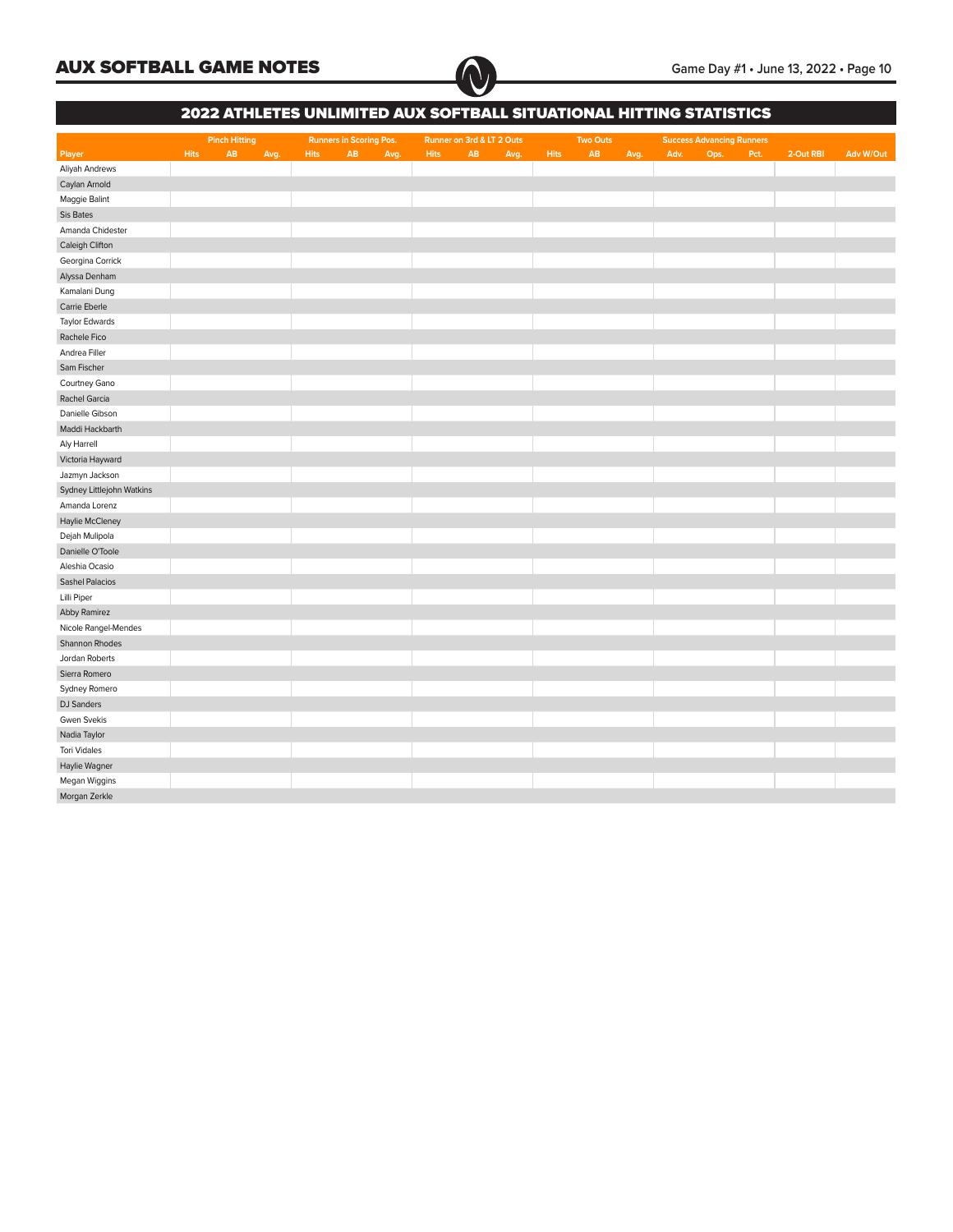

٦

|                        | <b>2022 ATHLETES UNLIMITED AUX SOFTBALL MISCELLANEOUS STATISTICS</b> |                |                        |                |            |       |                        |                |      |            |       |       |                  |                |
|------------------------|----------------------------------------------------------------------|----------------|------------------------|----------------|------------|-------|------------------------|----------------|------|------------|-------|-------|------------------|----------------|
|                        |                                                                      |                | <b>Multi-Hit Games</b> |                |            |       | <b>Multi-RBI Games</b> |                |      |            |       |       | <b>Home Runs</b> |                |
| <b>Athlete</b>         | <b>TOT</b>                                                           | 2 <sup>2</sup> | $3 \t4$                | 5 <sub>1</sub> | <b>TOT</b> | $2 -$ | 3 <sup>2</sup>         | $\overline{4}$ | $5+$ | <b>TOT</b> | $2-R$ | $3-R$ | <b>GS</b>        | <b>Last HR</b> |
| <b>Aliyah Andrews</b>  |                                                                      |                |                        |                |            |       |                        |                |      |            |       |       |                  |                |
| Sis Bates              |                                                                      |                |                        |                |            |       |                        |                |      |            |       |       |                  |                |
| Amanda Chidester       |                                                                      |                |                        |                |            |       |                        |                |      |            |       |       |                  |                |
| Caleigh Clifton        |                                                                      |                |                        |                |            |       |                        |                |      |            |       |       |                  |                |
| Carrie Eberle          |                                                                      |                |                        |                |            |       |                        |                |      |            |       |       |                  |                |
| <b>Taylor Edwards</b>  |                                                                      |                |                        |                |            |       |                        |                |      |            |       |       |                  |                |
| Andrea Filler          |                                                                      |                |                        |                |            |       |                        |                |      |            |       |       |                  |                |
| Sam Fischer            |                                                                      |                |                        |                |            |       |                        |                |      |            |       |       |                  |                |
| Courtney Gano          |                                                                      |                |                        |                |            |       |                        |                |      |            |       |       |                  |                |
| Danielle Gibson        |                                                                      |                |                        |                |            |       |                        |                |      |            |       |       |                  |                |
| Maddi Hackbarth        |                                                                      |                |                        |                |            |       |                        |                |      |            |       |       |                  |                |
| Aly Harrell            |                                                                      |                |                        |                |            |       |                        |                |      |            |       |       |                  |                |
| Victoria Hayward       |                                                                      |                |                        |                |            |       |                        |                |      |            |       |       |                  |                |
| Jazmyn Jackson         |                                                                      |                |                        |                |            |       |                        |                |      |            |       |       |                  |                |
| Amanda Lorenz          |                                                                      |                |                        |                |            |       |                        |                |      |            |       |       |                  |                |
| Haylie McCleney        |                                                                      |                |                        |                |            |       |                        |                |      |            |       |       |                  |                |
| Dejah Mulipola         |                                                                      |                |                        |                |            |       |                        |                |      |            |       |       |                  |                |
| Aleshia Ocasio         |                                                                      |                |                        |                |            |       |                        |                |      |            |       |       |                  |                |
| <b>Sashel Palacios</b> |                                                                      |                |                        |                |            |       |                        |                |      |            |       |       |                  |                |
| Lilli Piper            |                                                                      |                |                        |                |            |       |                        |                |      |            |       |       |                  |                |
| Abby Ramirez           |                                                                      |                |                        |                |            |       |                        |                |      |            |       |       |                  |                |
| Nicole Rangel-Mendes   |                                                                      |                |                        |                |            |       |                        |                |      |            |       |       |                  |                |
| Shannon Rhodes         |                                                                      |                |                        |                |            |       |                        |                |      |            |       |       |                  |                |
| Jordan Roberts         |                                                                      |                |                        |                |            |       |                        |                |      |            |       |       |                  |                |
| Sierra Romero          |                                                                      |                |                        |                |            |       |                        |                |      |            |       |       |                  |                |
| Sydney Romero          |                                                                      |                |                        |                |            |       |                        |                |      |            |       |       |                  |                |
| DJ Sanders             |                                                                      |                |                        |                |            |       |                        |                |      |            |       |       |                  |                |
| <b>Gwen Svekis</b>     |                                                                      |                |                        |                |            |       |                        |                |      |            |       |       |                  |                |
| Nadia Taylor           |                                                                      |                |                        |                |            |       |                        |                |      |            |       |       |                  |                |
| <b>Tori Vidales</b>    |                                                                      |                |                        |                |            |       |                        |                |      |            |       |       |                  |                |
| Megan Wiggins          |                                                                      |                |                        |                |            |       |                        |                |      |            |       |       |                  |                |
| Morgan Zerkle          |                                                                      |                |                        |                |            |       |                        |                |      |            |       |       |                  |                |

|               |         |    |        |                   | 2022 ATHLETES UNLIMITED AUX SOFTBALL DEFENSIVE ERRORS & OUTFIELD ASSISTS |                   |    |  |
|---------------|---------|----|--------|-------------------|--------------------------------------------------------------------------|-------------------|----|--|
|               | Catcher |    |        | <b>First Base</b> | <b>Second Base</b>                                                       | <b>Third Base</b> |    |  |
| <b>Plaver</b> |         | РB | Plaver | IP                | IP<br>Plaver                                                             | Plaver            | ID |  |

|        | Shortston |    |  |        | Lefi<br>Field |  |        | enter Field: |  |        | Riaht Field |  |  |
|--------|-----------|----|--|--------|---------------|--|--------|--------------|--|--------|-------------|--|--|
| Plaver |           | חו |  | Plaver |               |  | ۱۵۱٬۰۰ | IP           |  | Plaver |             |  |  |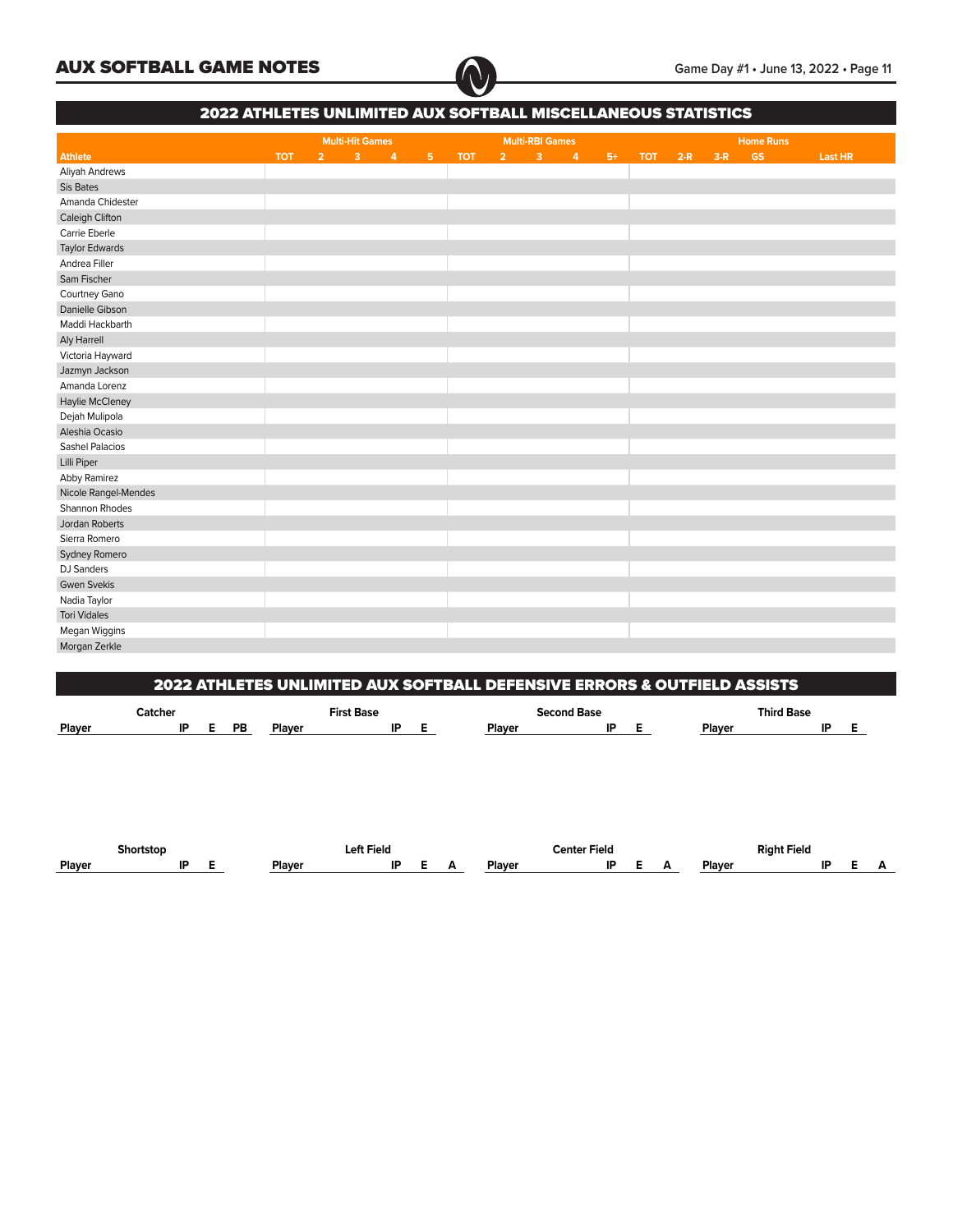

|               |             | 2022 ATHLETES UNLIMITED AUX SOFTBALL HOME RUN LOG |                |                |  |                                   |  |
|---------------|-------------|---------------------------------------------------|----------------|----------------|--|-----------------------------------|--|
| <b>PLAYER</b> | <b>DATE</b> | OPPONENT                                          | <b>PITCHER</b> | ON BASE INNING |  | OUTS COUNT LEADOFF DISTANCE NOTES |  |
|               |             |                                                   |                |                |  |                                   |  |
|               |             |                                                   |                |                |  |                                   |  |
|               |             |                                                   |                |                |  |                                   |  |
|               |             |                                                   |                |                |  |                                   |  |
|               |             |                                                   |                |                |  |                                   |  |
|               |             |                                                   |                |                |  |                                   |  |
|               |             |                                                   |                |                |  |                                   |  |
|               |             |                                                   |                |                |  |                                   |  |
|               |             |                                                   |                |                |  |                                   |  |
|               |             |                                                   |                |                |  |                                   |  |
|               |             |                                                   |                |                |  |                                   |  |
|               |             |                                                   |                |                |  |                                   |  |
|               |             |                                                   |                |                |  |                                   |  |
|               |             |                                                   |                |                |  |                                   |  |
|               |             |                                                   |                |                |  |                                   |  |
|               |             |                                                   |                |                |  |                                   |  |
|               |             |                                                   |                |                |  |                                   |  |
|               |             |                                                   |                |                |  |                                   |  |
|               |             |                                                   |                |                |  |                                   |  |
|               |             |                                                   |                |                |  |                                   |  |
|               |             |                                                   |                |                |  |                                   |  |
|               |             |                                                   |                |                |  |                                   |  |
|               |             |                                                   |                |                |  |                                   |  |
|               |             |                                                   |                |                |  |                                   |  |
|               |             |                                                   |                |                |  |                                   |  |
|               |             |                                                   |                |                |  |                                   |  |
|               |             |                                                   |                |                |  |                                   |  |
|               |             |                                                   |                |                |  |                                   |  |
|               |             |                                                   |                |                |  |                                   |  |
|               |             |                                                   |                |                |  |                                   |  |
|               |             |                                                   |                |                |  |                                   |  |
|               |             |                                                   |                |                |  |                                   |  |
|               |             |                                                   |                |                |  |                                   |  |
|               |             |                                                   |                |                |  |                                   |  |
|               |             |                                                   |                |                |  |                                   |  |
|               |             |                                                   |                |                |  |                                   |  |
|               |             |                                                   |                |                |  |                                   |  |
|               |             |                                                   |                |                |  |                                   |  |
|               |             |                                                   |                |                |  |                                   |  |
|               |             |                                                   |                |                |  |                                   |  |
|               |             |                                                   |                |                |  |                                   |  |
|               |             |                                                   |                |                |  |                                   |  |
|               |             |                                                   |                |                |  |                                   |  |
|               |             |                                                   |                |                |  |                                   |  |
|               |             |                                                   |                |                |  |                                   |  |
|               |             |                                                   |                |                |  |                                   |  |
|               |             |                                                   |                |                |  |                                   |  |
|               |             |                                                   |                |                |  |                                   |  |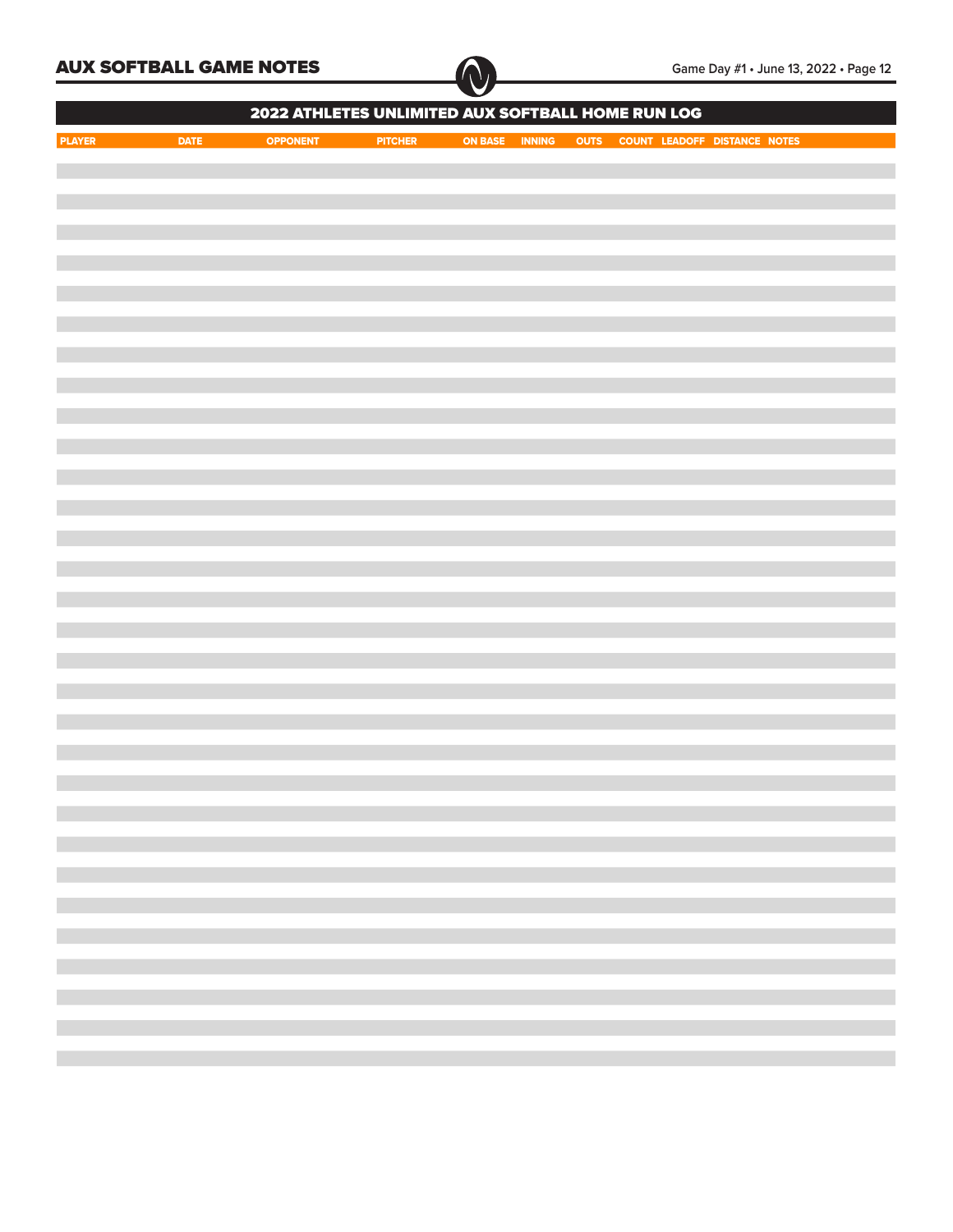

## #00 • RACHEL GARCIA • 5-6 • R/R • UCLA

## SEASON HIGHS

|   | IP                            | $\hspace{0.05cm} -$ | --                       |
|---|-------------------------------|---------------------|--------------------------|
|   | Н                             | --                  | $\overline{\phantom{a}}$ |
|   | R                             | --                  | --                       |
| ۰ | ER                            | --                  | --                       |
|   | <b>BB</b>                     | --                  | --                       |
|   | $\overline{\phantom{a}}$<br>N | --                  | --                       |
|   |                               |                     |                          |

## **NOTEWORTHY**

- Member of Team USA at 2020 Tokyo Olympics
- Authored 99-17 record in the circle for UCLA from 2017-21
- Led Bruins to 2019 NCAA Women's College World Series title, earning Most Outstanding Player honors
- Three-time recipient of Honda Award for Softball (2018, 2019, 2021)
- 2018 & 2019 USA Softball Collegiate Player of the Year



## #3 • DANIELLE O'TOOLE • 5-8 • R/L • ARIZONA

|           | <b>SEASON HIGHS</b>      |    |
|-----------|--------------------------|----|
| IP        | $\overline{\phantom{a}}$ | -- |
| Н         | $\overline{\phantom{a}}$ | -- |
| R         | $\overline{\phantom{a}}$ | -- |
| ER        | $\overline{\phantom{a}}$ | -- |
| <b>BB</b> | $\overline{\phantom{a}}$ | -- |
|           | --                       | -- |
|           |                          |    |

## **NOTEWORTHY** • Owns 4.78 ERA over 23 career outings in AU Championship Season play ... has

- tallied 59 strikeouts over 85.0 innings in 2020 & 2021 • Member of Team Mexico at 2020 Tokyo Olympics ... posted 1.24 ERA in three appearances with seven strikeouts
- 8th in Arizona history with 1.69 career ERA ... also stands 10th on career list with 402 career strikeouts over two seasons

| <b>NOTEWORTHY</b><br>• Claimed individual championship during 2021 AU Championship Season  led<br>league with 2,096 leaderboard points<br>Member of 2021 Athletes Unlimited All-Defensive Team<br>Has played for Puerto Rico National Team since 2013<br>Fashioned 71-14 career record at Florida with 10 saves  ranks 9th in UF history<br>with 19 career shutouts |
|---------------------------------------------------------------------------------------------------------------------------------------------------------------------------------------------------------------------------------------------------------------------------------------------------------------------------------------------------------------------|
|                                                                                                                                                                                                                                                                                                                                                                     |

|                     | #17 $\cdot$ HAYLIE WAGNER $\cdot$ 5-7 $\cdot$ R/L $\cdot$ |
|---------------------|-----------------------------------------------------------|
| <b>SEASON HIGHS</b> |                                                           |
| IP<br>--            |                                                           |
| н<br>--             |                                                           |
| R<br>--             |                                                           |
| ER<br>--            |                                                           |
| <b>BB</b><br>--     |                                                           |
| К<br>$-$            |                                                           |

IP -- -- H -- -- R -- -- ER -- -- BB -- -- K -- --

# **MICHIGAN**

## **EWORTHY**

• Two-year veteran in AU Championship Season play who finished 10th on 2020 derboard with 1,662 points

- ied 100 wins during college career at Michigan with 1.82 ERA
- Two-time NFCA All-America selection, including Second-Team honors in junior son ... also claimed All-Region notice three times
- 2012 Big Ten Conference Pitcher and Freshman of the Year



## #31 • MAGGIE BALINT • 5-8 • R/R • SAN DIEGO STATE

## **NOTEWORTHY**

- One of 13 players selected in 2022 Athletes Unlimited College Draft
- Posted 1.99 ERA over three seasons at San Diego State after transferring from Oregon ... ranks 9th at SDSU with 43 career victories
- Holds 6th place in Aztecs' history with 13 shutouts and 504 strikeouts
- 2022 Mountain West Pitcher of the Year after earning 2.12 ERA over 41 outings ... also earned First-Team NFCA All-Region distinction

|  |           | <b>SEASON HIGHS</b>      |  |    |  |  |
|--|-----------|--------------------------|--|----|--|--|
|  | IP        | $\overline{\phantom{a}}$ |  | -- |  |  |
|  |           | --                       |  | -- |  |  |
|  | R         | --                       |  | -- |  |  |
|  | ER        | --                       |  | -- |  |  |
|  | <b>BB</b> | $\overline{\phantom{a}}$ |  | -- |  |  |
|  |           | --                       |  | -- |  |  |
|  |           |                          |  |    |  |  |

## #40 • ALYSSA DENHAM • 6-1 • R/R • ARIZONA

## **NOTEWORTHY**

| • Posted 1.92 career ERA in four seasons at Arizona after transferring from |
|-----------------------------------------------------------------------------|
| Louisiana  ranks 9th on Wildcats' career ERA list                           |
| • Third-Team NFCA All-America pitcher as a fifth-year senior  garnered 19-8 |
| record with 1.95 ERA and seven shutouts in 2021                             |
| • Two-time Third-Team All-Pac-12 performer who pitched three no-hitters     |

• Currently works as an assistant coach at McNeese State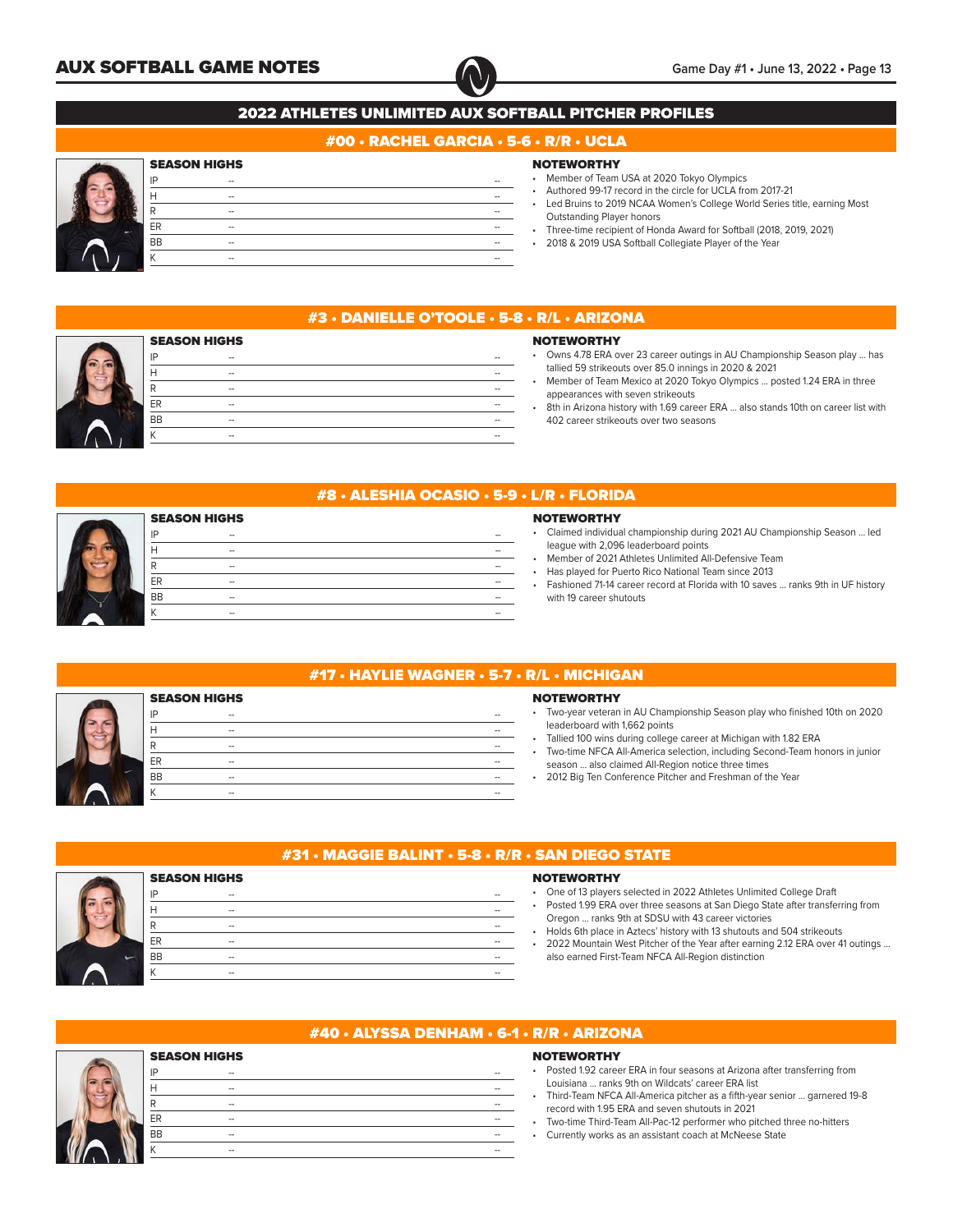

## #44 • CARRIE EBERLE • 6-0 • R/R • OKLAHOMA STATE

## SEASON HIGHS

SEASON HIGHS

| IP        | --  |    |
|-----------|-----|----|
|           | $-$ | -- |
| ה         | $-$ |    |
| ER        | --  |    |
| <b>BB</b> | --  |    |
|           | $-$ | -- |
|           |     |    |

IP -- -- H -- -- R -- -- ER -- -- BB -- -- K -- --

## **NOTEWORTHY**

- 2021 AU Championship Season Rookie of the Year who finished 4th on the leaderboard with 1,592 points
- Tied for league lead with 13 appearances in 2021 ... posted 3-2 record with 3.16 ERA and two complete games in 51.0 innings
- Played three seasons at Virginia Tech before finishing college career at Oklahoma State ... went 36-5 at OSU with 224 strikeouts and 1.13 ERA



## #48 • GEORGINA CORRICK • 6-0 • R/R • SOUTH FLORIDA

## **NOTEWORTHY**

- One of 13 players selected in 2022 Athletes Unlimited College Draft
- Posted 113-32 record over five seasons at South Florida with 1.04 ERA and 1,302 strikeouts ... broke or tied 39 school or conference records during her career
- Three-time NFCA All-America performer ... first USF player to earn First-Team honors since 1992



## #73 • RACHELE FICO • 5-7 • L/R • LSU

## **NOTEWORTHY**

- Making Athletes Unlimited debut during 2022 AUX season ... also played seven years in NPF after being taken No. 1 overall in 2013 Draft
- Ranks 4th in LSU history with 82 career complete games ... also stands 4th with 32 shutouts and 774.0 innings pitched
- Two-time First-Team NFCA All-America pick (2012, 2013) ... honored as MVP of 2012 NCAA Regionals and Super Regionals

|                     | #77 · SYDNEY LITTLEJOHN WATKINS · 6-1 · R |                         |
|---------------------|-------------------------------------------|-------------------------|
| <b>SEASON HIGHS</b> |                                           | <b>NOTEWO</b>           |
| IP<br>--            |                                           | Made 129                |
| $\overline{a}$      |                                           | 67 victorie             |
| $\hspace{0.05cm}$   |                                           | Only pitch<br>game in R |
| <b>ER</b><br>--     |                                           | Second-T                |
| <b>BB</b><br>--     |                                           | Currently               |
| --                  |                                           |                         |
|                     |                                           |                         |

IP -- -- H -- -- R -- -- ER -- -- BB -- -- K -- --

## RTHY

appearances at Alabama from 2014-17 ... tied for 6th on career list with  $25$ 

- her in school history with multiple perfect games, including first perfect Rhodes Stadium history
- eam NFCA All-America honoree during junior season

 $\overline{/R \cdot ALABAMA}$ 

works at University of Florida as a registered dietitian



## #97 • CAYLAN ARNOLD • 5-7 • R/R • FLORIDA STATE

#### **NOTEWORTHY**

- Spent final two seasons at Florida State after opening college career at
- Tennessee ... posted 14-8 record in 44 outings with the Seminoles
- Second-Team All-ACC recipient in final year with the Seminoles ... ranked 4th in the ACC with 140 strikeouts
- 2017 SEC Freshman of the Year and a top 25 finalist for NFCA Freshman of the Year Award



SEASON HIGHS

## #99 • KAMALANI DUNG • 5-8 • R/R • CALIFORNIA

IP -- -- H -- -- R -- -- ER -- -- BB -- -- K -- --

- Appeared in 10 games during inaugural AU Championship Season
- Tallied 16 strikeouts in 17.0 innings and scored 874 leaderboard points
- Started college career at Fresno State before transferring to California ... compiled 65-31 record over four years with 2.45 ERA
- Third-Team NFCA All-Region performer as a senior with 13-10 record and two saves ... member of 2019 All-Pac-12 Second Team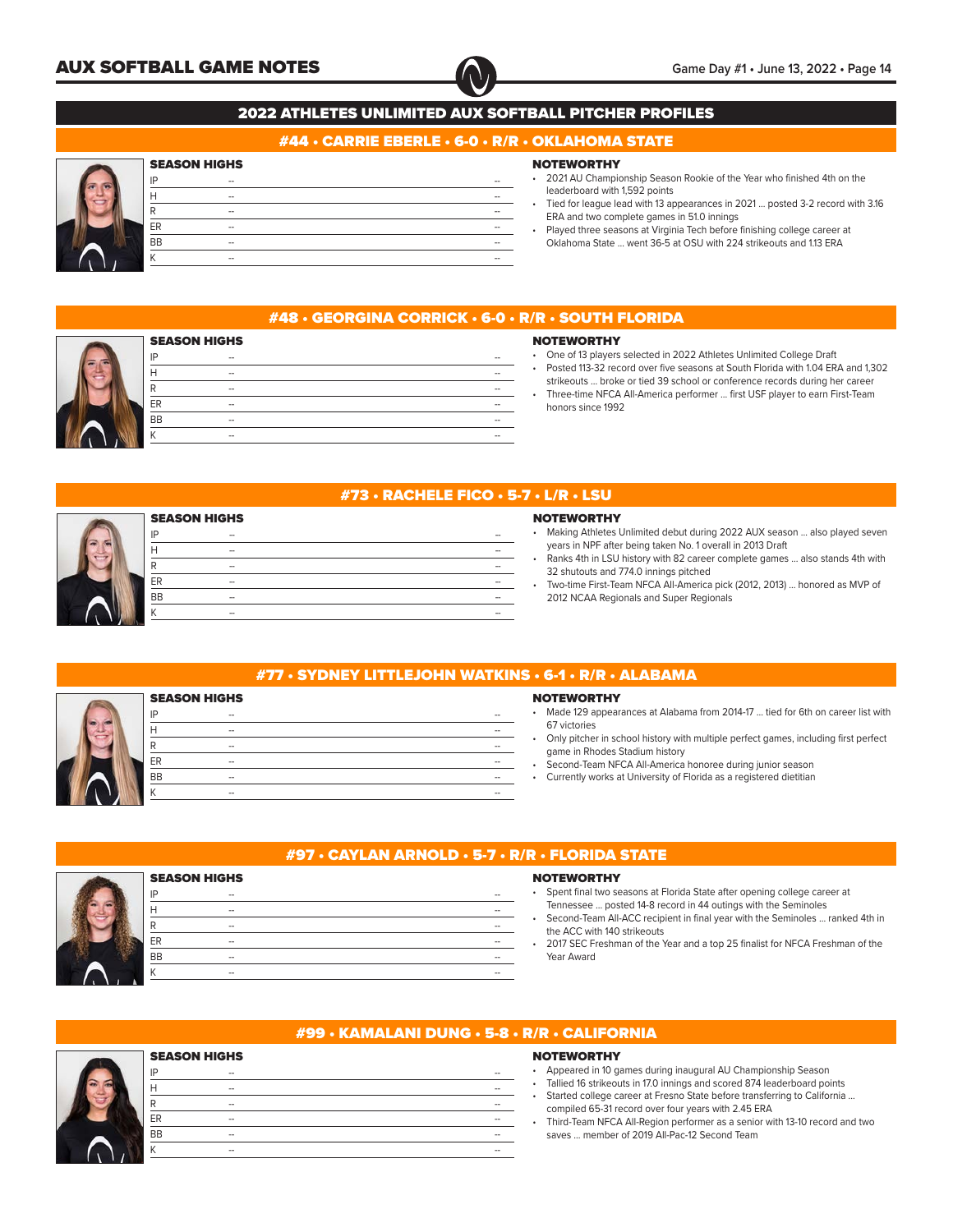

## #1 • VICTORIA HAYWARD • OUTFIELD • 5-7 • L/L • WASHINGTON

## SEASON HIGHS

| −          | $\hspace{0.05cm} -$      | -- |  |
|------------|--------------------------|----|--|
|            | $\overline{\phantom{a}}$ |    |  |
| HR         | $\hspace{0.05cm} -$      | -- |  |
| <b>RBI</b> | $\hspace{0.05cm} -$      | -- |  |
| <b>BB</b>  | $\overline{\phantom{a}}$ |    |  |
| <b>SB</b>  | $\hspace{0.05cm} -$      | -- |  |
|            |                          |    |  |

## **NOTEWORTHY**

**NOTEWORTHY** 

- Member of Athletes Unlimited Softball Player Executive Committee
- Ranked 3rd on 2020 Championship Season leaderboard (1,860 points) ... 4th in the league with 1,310 win points
- Youngest person ever selected to Canadian Senior National Team ... led Team Canada to Bronze medal at 2020 Tokyo Olympics
- Currently works as an assistant softball coach at San Diego State

## #2 • SYDNEY ROMERO • MIDDLE INFIELD • 5-7 • R/R • OKLAHOMA



|  | .                                                                               |
|--|---------------------------------------------------------------------------------|
|  | • Tallied 932 leaderboard points as a rookie during 2021 AU Championship season |
|  |                                                                                 |

- . started 12-of-15 games and posted nine hits • Member of Team Mexico at 2020 Tokyo Olympics ... went .222 with four hits, including a double and a home run
- Led Oklahoma to pair of NCAA titles as a player ... worked as a student assistant coach on 2022 NCAA Champion squad with the Sooners
- #4 AMANDA CHIDESTER CORNER INFIELD 5-9 R/R MICHIGAN

| <b>SEASON HIGHS</b> |                          |    |
|---------------------|--------------------------|----|
| н                   | $\hspace{0.05cm}$        | -- |
| R                   | $\overline{\phantom{a}}$ | -- |
| ΗR                  | $\overline{\phantom{a}}$ | -- |
| <b>RBI</b>          | $\hspace{0.05cm}$        | -- |
| <b>BB</b>           | $\hspace{0.05cm}$        | -- |
| <b>SB</b>           | $\hspace{0.05cm}$        | -- |
|                     |                          |    |

#### **NOTEWORTHY**

- Finished 2nd on 2021 AU Championship Season leaderboard with 1,714 points ... also tied for 4th in the league with 1,140 win points
- Member of inaugural Athletes Unlimited All-Defensive Team in 2021
- Hit .300 with 15 hits during 2020 campaign ... tied for 6th in the league with 13 runs batted in
- Helped Team USA win Silver medal at 2020 Tokyo Olympics

## #5 • DANIELLE GIBSON • CORNER INFIELD • 6-0 • L/R • ARKANSAS

|            | <b>SEASON HIGHS</b>      |  |    |
|------------|--------------------------|--|----|
| н          | $-$                      |  | -- |
| п          | $\overline{\phantom{a}}$ |  | -- |
| ΗR         | --                       |  | -- |
| <b>RBI</b> | $\overline{\phantom{a}}$ |  | -- |
| <b>BB</b>  | $\overline{\phantom{a}}$ |  | -- |
| <b>SB</b>  | $\overline{\phantom{a}}$ |  | -- |
|            |                          |  |    |

#### **NOTEWORTHY**

- One of 13 players selected in 2022 Athletes Unlimited College Draft
- Four-year letter winner at Arkansas ... owns school record with 180 career runs batted in ... also belted 60 home runs with .366 average
- First-Team NFCA All-America performer in 2022 after leading team in average, hits, doubles, home runs and RBI ... one of five players in SEC with 20 or more home runs in 2022



## #6 • SHANNON RHODES • OUTFIELD • 5-6 • R/R • TEXAS

## H -- -- R -- --

## **NOTEWORTHY**

- One of 12 players picked in 2021 Athletes Unlimited College Draft
- Started college career at Oregon before playing three years at Texas ... tallied 242 career hits, including 37 doubles and three triples
- Second-Team NFCA All-Region and All-Big 12 performer in 2021 ... scored 53 runs and drove in 55 runs
- Second-Team All-Region at Oregon during sophomore campaign

## #10 • ABBY RAMIREZ • MIDDLE INFIELD • 5-4 • S/R • MICHIGAN

# SEASON HIGHS

| $\hspace{0.05cm}$ | $\overline{\phantom{a}}$ |
|-------------------|--------------------------|
| $\hspace{0.05cm}$ | $\overline{\phantom{a}}$ |
| $\hspace{0.05cm}$ | $\overline{\phantom{a}}$ |
| $\hspace{0.05cm}$ | $\hspace{0.05cm}$        |
| $-$               | $\overline{\phantom{a}}$ |
| $\hspace{0.05cm}$ | $\overline{\phantom{a}}$ |
|                   |                          |

- Owns 2,320 career points in two AU Championship Seasons ... ranked 20th on inaugural season leaderboard with 1,380 points
- Ranked 8th in the league with 1,260 win points during 2020 campaign
- Batted .349 in four seasons at Michigan with two home runs and 63 runs batted in
- Two-time Second-Team All-Big Ten performer at shortstop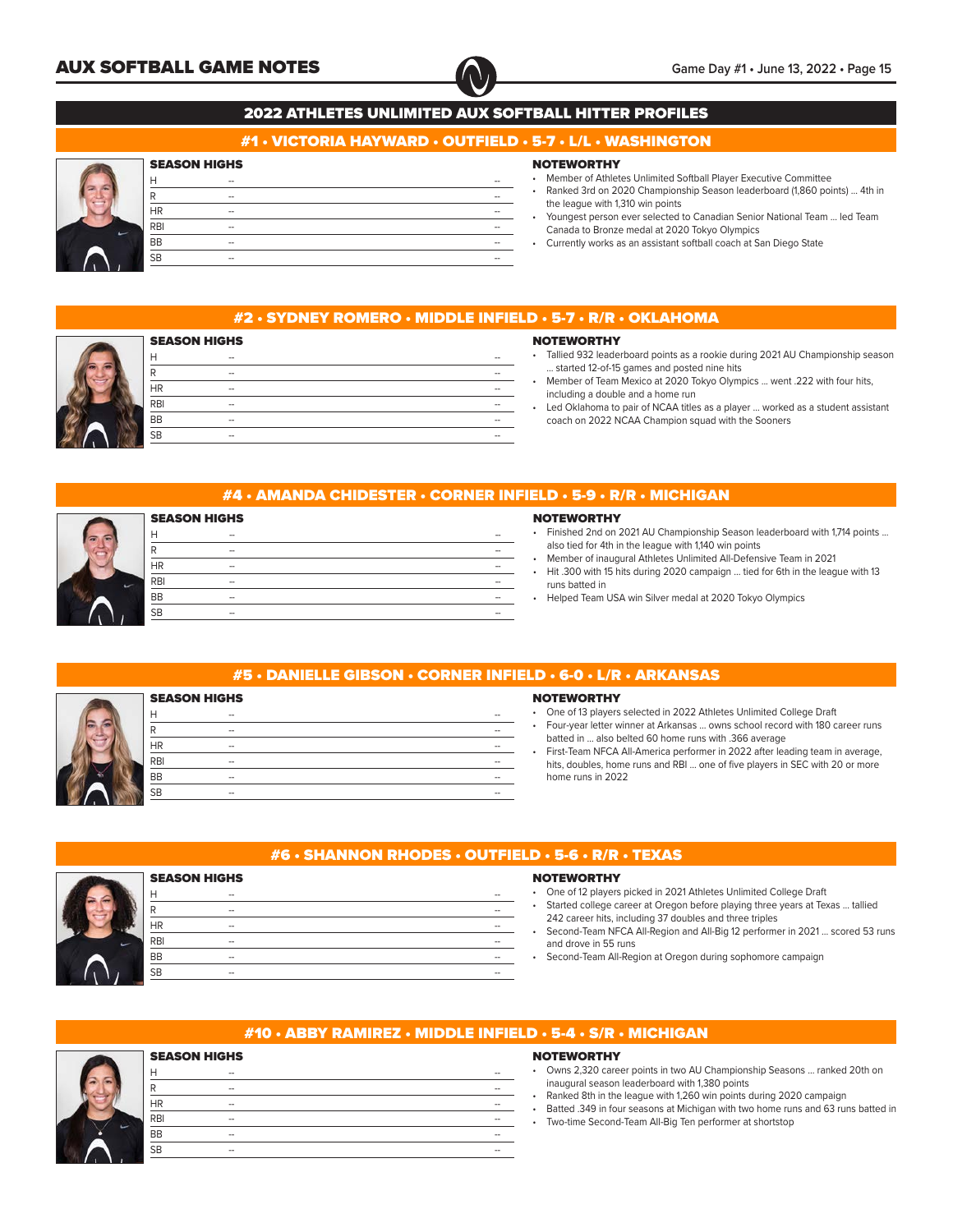

## #11 • ALIYAH ANDREWS • OUTFIELD • 5-8 • L/R • LSU

## **SEASON HIGHS**

| Н          | $\hspace{0.05cm}$   | $\overline{\phantom{a}}$ |
|------------|---------------------|--------------------------|
| ח          | $\hspace{0.05cm} -$ | --                       |
| <b>HR</b>  | $\hspace{0.05cm} -$ | --                       |
| <b>RBI</b> | $\hspace{0.05cm} -$ | $\overline{\phantom{a}}$ |
| <b>BB</b>  | $-$                 | --                       |
| <b>SB</b>  | $\hspace{0.05cm} -$ | --                       |
|            |                     |                          |

## **NOTEWORTHY**

- Member of 2021 Athletes Unlimited All-Defensive Team ... also finished 8th with 1,510 points, including league-high 1,200 win points
- Garnered .319 batting average in 15 games with 10 runs scored in 2021 Played in 268 career games at LSU ... closed career with 286 hits, including 12
- doubles, eight triples and two home runs • Second-Team NFCA All-America performer as a fifth-year senior in 2021
- 

| . #12 • TAYLOR EDWARDS • CATCHER • 5-7 • R/R • NEBRASKA |
|---------------------------------------------------------|
|                                                         |
|                                                         |

#### **NOTEWORTHY**

| <b>SEASON HIGHS</b> |     |  |  |    |  |  |
|---------------------|-----|--|--|----|--|--|
|                     | --  |  |  | -- |  |  |
| ₽                   | $-$ |  |  | -- |  |  |
| <b>HR</b>           | $-$ |  |  | -- |  |  |
| <b>RBI</b>          | $-$ |  |  | -- |  |  |
| <b>BB</b>           | $-$ |  |  | -- |  |  |
| <b>SB</b>           | --  |  |  | -- |  |  |
|                     |     |  |  |    |  |  |

- Owns 1,914 career leaderboard points in two AU Championship Seasons ... also has .250 average with two home runs and eight RBI • Member of Gold medal-winning Team USA at 2018 WBSC World Championship and USA Softball International Cup
- Two-time NFCA All-America performer at Nebraska who ended career holding 17 program records

## #13 • SASHEL PALACIOS • CATCHER • 5-3 • L/R • ARIZONA STATE

|            | <b>SEASON HIGHS</b>      |  |    |
|------------|--------------------------|--|----|
|            | --                       |  |    |
|            | $\overline{\phantom{a}}$ |  | -- |
| <b>HR</b>  | $\overline{\phantom{a}}$ |  | -- |
| <b>RBI</b> | $\overline{\phantom{a}}$ |  | -- |
| <b>BB</b>  | --                       |  | -- |
| <b>SB</b>  | --                       |  | -- |
|            |                          |  |    |

## **NOTEWORTHY**

- Started in 23-of-27 games during two AU Championship Seasons
- Led Team Mexico to 4th-place finish at 2020 Tokyo Olympics ... hit .222 in five games
- Four-year letter winner at Arizona State who hit .322 with 18 home runs and 88 runs batted in ... tallied 133 hits, including 19 doubles
- First-Team All-Pac-12 performer in 2017 with 10 home runs and 40 RBI

## #14 • ALY HARRELL • DESIGNATED PLAYER • 5-7 • L/L • MARSHALL SEASON HIGHS H -- -- R -- -- HR -- -- RBI -- -- BB -- -- SB -- --

## **NOTEWORTHY**

- Started 215-of-220 games over five seasons at Marshall from 2018-22
- Ranks 3rd in school history with 53 career home runs ... also one of 12 players with 200 or more career hits
- First-Team Senior CLASS Award All-American in 2022
- Four-time First-Team All-Conference USA performer who also earned NFCA All-Region honors four times
- One of three players in school history to reach base in 200+ career games



SEASON HIGHS

## #15 • DEJAH MULIPOLA • CATCHER • 5-8 • R/R • ARIZONA

|            | <b>SEASON HIGHS</b>      |    |
|------------|--------------------------|----|
| Н          | --                       | -- |
| R          | $\overline{\phantom{a}}$ | -- |
| <b>HR</b>  | --                       | -- |
| <b>RBI</b> | --                       | -- |
| <b>BB</b>  | $\overline{\phantom{a}}$ | -- |
| <b>SB</b>  | $\overline{\phantom{a}}$ | -- |
|            |                          |    |

## **NOTEWORTHY**

- Batted .325 during 2021 AU Championship Season while starting 14-of-15 games Posted 13 hits as a rookie, including six extra-base hits ... led league with two
- triples while adding two doubles and two home runs
- One of 12 players selected in 2021 Athletes Unlimited College Draft • Member of Team USA since 2018 ... went 1-for-2 with a run scored against Mexico in 2020 Tokyo Olympics
- 2019 Johnny Bench Catcher of the Year at Arizona



## #18 • MORGAN ZERKLE • OUTFIELD • 5-8 • L/R • MARSHALL

## H -- -- R -- -- HR -- -- RBI -- -- BB -- -- SB -- --

- Finished 2021 AU Championship Season in sixth place on the leaderboard with 1,576 points ... also ranked seventh in the league in win points (1,120) and stat points (376)
- Ranked 4th in the league last summer with 12 runs ... also drove in 14 runs, good for third in the league
- Earned share of 5th place during inaugural season with 1,710 points
- Second-Team All-America performer at Marshall during senior season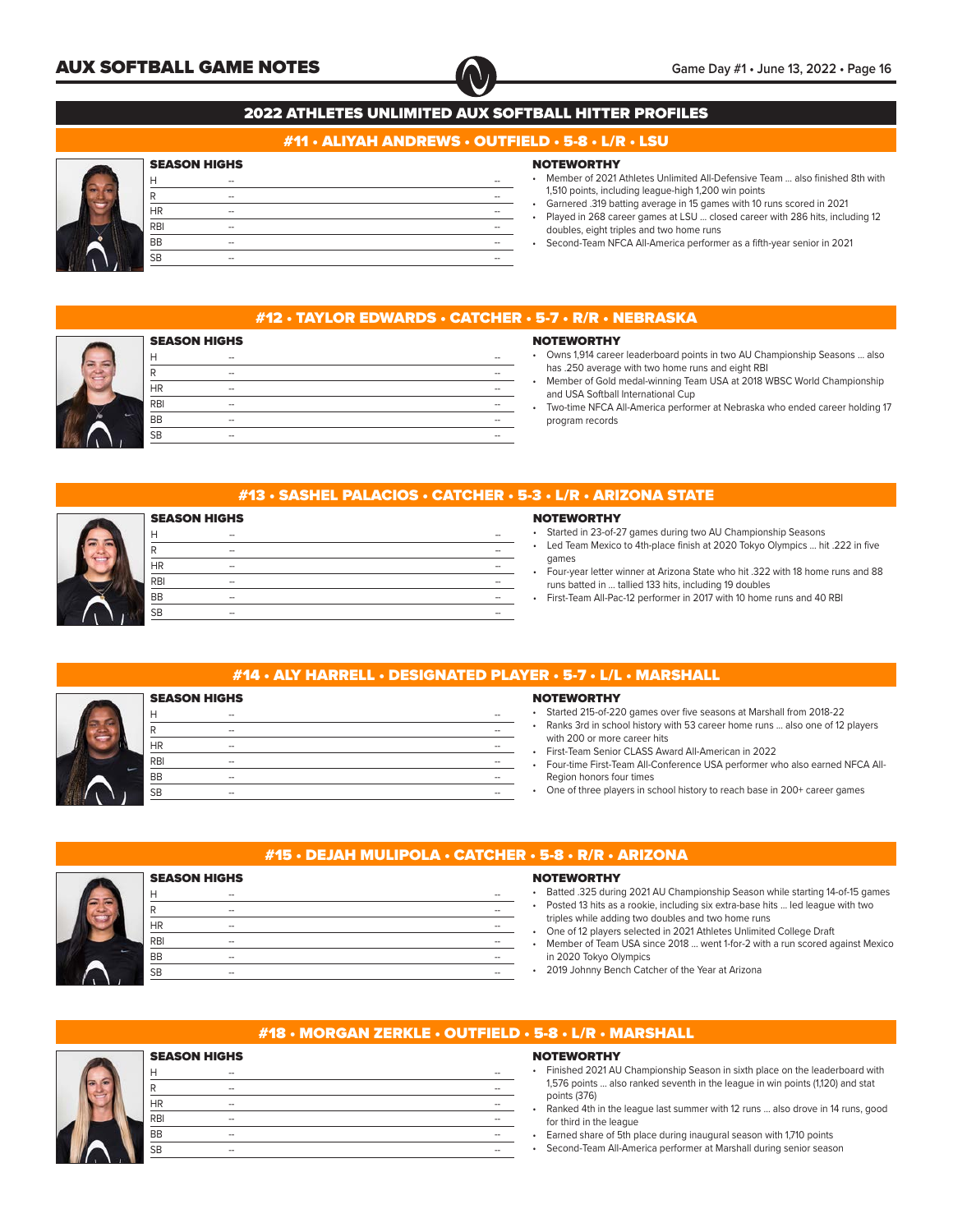

## #20 • CALEIGH CLIFTON • MIDDLE INFIELD • 5-8 • R/R • OKLAHOMA

## SEASON HIGHS

|  | Н          | $\hspace{0.05cm} -$      | --                       |
|--|------------|--------------------------|--------------------------|
|  | R          | $\hspace{0.05cm} -$      | $\overline{\phantom{a}}$ |
|  | <b>HR</b>  | $\overline{\phantom{a}}$ | --                       |
|  | <b>RBI</b> | $\hspace{0.05cm} -$      | --                       |
|  | <b>BB</b>  | $\overline{\phantom{a}}$ | $\overline{\phantom{a}}$ |
|  | <b>SB</b>  | $\overline{\phantom{a}}$ | --                       |
|  |            |                          |                          |

## **NOTEWORTHY**

- Competed in each of first two AU Championship Seasons ... tallied 1,144 leaderboard points in 2021 with .310 average and 13 hits
- Tallied 10 hits in 43 at-bats during inaugural campaign while accruing 910 points • Four-year letter winner at Oklahoma who started 249-of-254 games from 2016-19
- ... led Sooners to back-to-back NCAA Women's College World Series titles • Unanimous First-Team NFCA All-America pick as a senior ... also garnered
- Second-Team All-America honors during sophomore campaign



## #21 • GWEN SVEKIS • CATCHER • 5-9 • R/R • OREGON

|            | <b>SEASON HIGHS</b> |    |
|------------|---------------------|----|
| ⊢          | $-$                 | -- |
| ₽          | --                  | -- |
| ΗR         | $-$                 | -- |
| <b>RBI</b> | --                  | -- |
| <b>BB</b>  | $-$                 | -- |
| <b>SB</b>  | $-$                 | -- |
|            |                     |    |

## **NOTEWORTHY**

- Member of 2021 Athletes Unlimited All-Defensive Team who placed 10th on the leaderboard with 1,464 points ... tied for fifth in the league with 140 MVP points • Shared 5th place on inaugural season leaderboard with 1,710 points ... also shared
- league lead with 1,380 win points while batting .262 with 11 hits • Started 197-of-217 games at Oregon from 2015-18 ... hit .337 during her career
- Currently works as Manager of Player Care and Coordination for Athletes Unlimited

## #22 • SIS BATES • MIDDLE INFIELD • 5-4 • L/R • WASHINGTON

|            | <b>SEASON HIGHS</b> |    |
|------------|---------------------|----|
| Н          | $-$                 |    |
| ח          | $-$                 |    |
| <b>HR</b>  | --                  |    |
| <b>RBI</b> | $-$                 | -- |
| <b>BB</b>  | --                  |    |
| <b>SB</b>  | --                  |    |
|            |                     |    |

## **NOTEWORTHY**

- Finished 9th in 2021 AU Championship Season leaderboard with 1,468 points ... also tied for second in the league with 1,190 win points
- Hit .326 while starting all 15 games last summer ... registered 14 hits, including six for extra bases ... tied for league lead with five doubles
- One of 12 players selected in 2021 Athletes Unlimited College Draft
- Fashioned .385 batting average in 261 career games at Washington from 2017-21 ... three-time Pac-12 Defensive Player of the Year recipient

|                     | #23 • AMANDA LORENZ • OUTFIELD • 5-5 |                   |
|---------------------|--------------------------------------|-------------------|
| <b>SEASON HIGHS</b> |                                      | <b>NOTEW</b>      |
| Н<br>$-$            |                                      | Membe             |
| R<br>$-$            |                                      | Finishe           |
| <b>HR</b><br>--     |                                      | points<br>Four-ti |
| <b>RBI</b><br>--    |                                      | averag            |
| <b>BB</b><br>--     |                                      | Curren            |
| <b>SB</b><br>--     |                                      | 20221             |
|                     |                                      |                   |

## $\cdot$  L/L  $\cdot$  FLORIDA

## **ORTHY**

- er of Athletes Unlimited Softball Player Executive Committee
- ed in 11th place on 2021 AU Championship Season leaderboard with 1,404 ... also ranked 8th with 364 stat points
- me NFCA All-America performer at Florida who posted .406 career a with 40 home runs and 192 runs batted in
- .<br>Itly serves as a volunteer assistant coach at Florida, which reached the NCAA Women's College World Series



## #24 • JAZMYN JACKSON • OUTFIELD • 5-7 • L/R • CALIFORNIA

## **NOTEWORTHY**

- Member of Athletes Unlimited Softball Player Executive Committee
- Inaugural recipient of Athletes Unlimited Civic Leadership Award
- Tallied 2,088 leaderboard points during first two AU Championship Seasons ... has started 27-of-29 games with .234 average and 18 hits
- Three-time First-Team NFCA All-Region performer at California who earned All-Pac-12 recognition four times
- Ranks 5th in school history with 42 career doubles

| #25 • MEGAN WIGGINS • OUTFIELD • 5-5 • L/R • GEORGIA |  |  |
|------------------------------------------------------|--|--|
|------------------------------------------------------|--|--|

## **NOTEWORTHY**

- Starter in 29-of-30 games during first two AU Championship Seasons
- Tied for 3rd in the league with 17 hits during 2021 campaign ... also one of eight players to record a triple
- Started all 15 games in inaugural campaign who batted .347 with four home runs and 11 runs batted in
- Second-Team NFCA All-America selection as a senior at Georgia ... stands 6th in program history with 46 career home runs

| <b>SEASON HIGHS</b> |                   |    |
|---------------------|-------------------|----|
| ⊦                   | $-$               | -- |
| R                   | --                | -- |
| <b>HR</b>           | $\hspace{0.05cm}$ | -- |
| <b>RBI</b>          | --                | -- |
| <b>BB</b>           | $-$               | -- |
| <b>SB</b>           | --                |    |

H -- -- R -- -- HR -- -- RBI -- -- BB -- -- SB -- --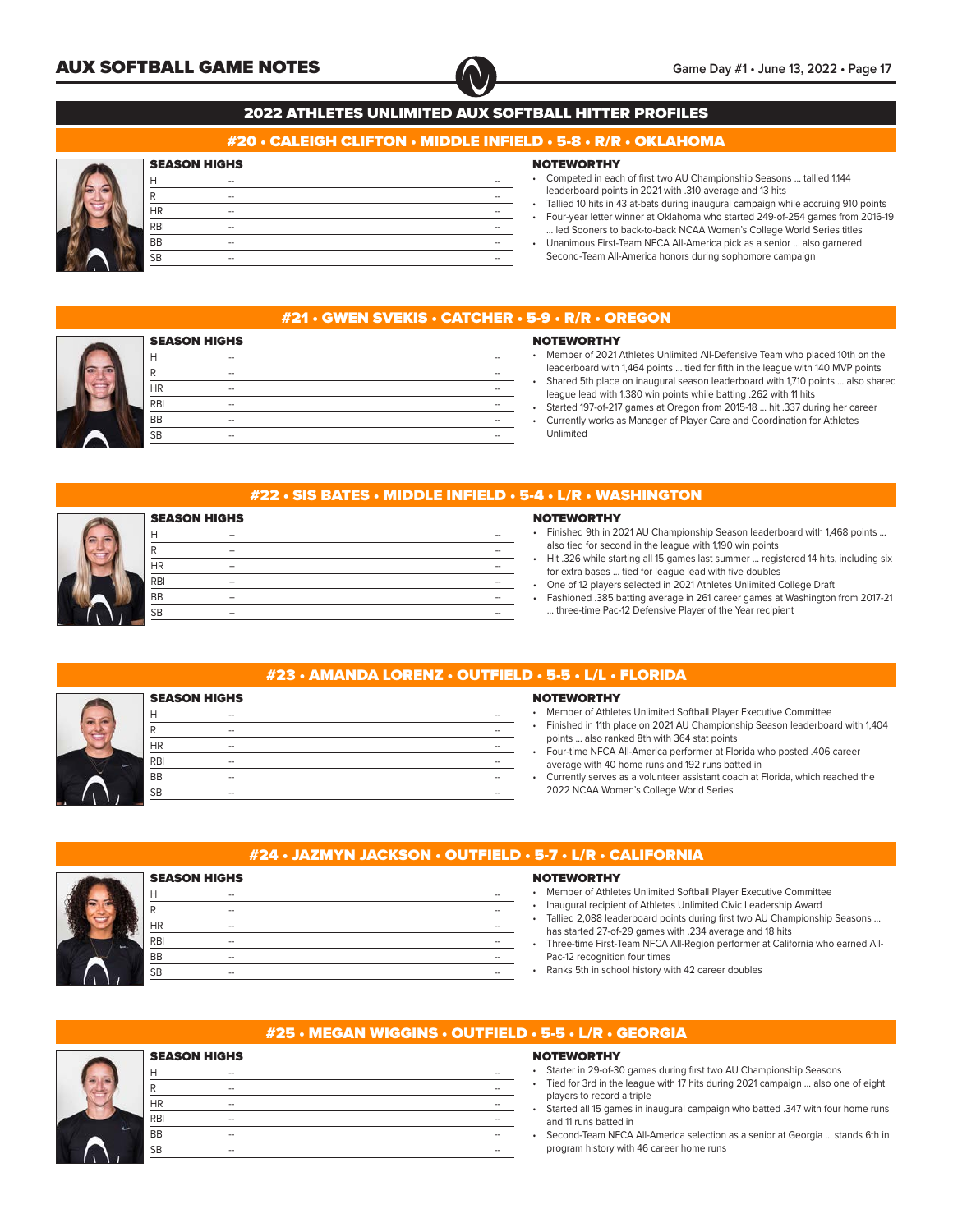

## #28 • HAYLIE McCLENEY • OUTFIELD • 5-4 • L/L • ALABAMA

## SEASON HIGHS

| Н          | $\hspace{0.05cm} -$ | --                       |
|------------|---------------------|--------------------------|
| R          | $\hspace{0.05cm} -$ | --                       |
| <b>HR</b>  | $\hspace{0.05cm} -$ | --                       |
| <b>RBI</b> | $\hspace{0.05cm} -$ | --                       |
| <b>BB</b>  | $\hspace{0.05cm} -$ | --                       |
| <b>SB</b>  | $\hspace{0.05cm} -$ | $\overline{\phantom{a}}$ |
|            |                     |                          |

## **NOTEWORTHY**

- Member of 2021 Athletes Unlimited All-Defensive Team ... also earned 2020 GEICO Defensive Player of the Year honors
- Finished 12th on 2021 AU Championship Season leaderboard with 1,402 points ... batted .378 with 14 runs scored in 14 games
- Shared 5th place on inaugural Championship Season leaderboard with 1,710 points ... also tied for 6th place with 490 stat points
- Member of Team USA that won Silver medal at 2020 Tokyo Olympics

## #29 • TORI VIDALES • CORNER INFIELD • 5-8 • R/R • TEXAS A&M



## **NOTEWORTHY**

- Member of 2021 Athletes Unlimited All-Defensive Team
- Placed 16th on 2021 AU Championship Season leaderboard with 1,336 points ... tied for 10th in the league with 120 MVP points
- Earned 8th place on inaugural season leaderboard with 1,690 points, including 1,270 win points ... batted .365 with three home runs and 12 runs batted in
- Member of Team Mexico at 2020 Tokyo Olympics ... hit .222 in six games with four hits, including a double, with two runs batted in

## #32 • SIERRA ROMERO • MIDDLE INFIELD • 5-5 • L/R • MICHIGAN

|            | <b>SEASON HIGHS</b>      |    |
|------------|--------------------------|----|
| Н          | $\overline{\phantom{a}}$ | -- |
| n          | --                       | -- |
| <b>HR</b>  | --                       | -- |
| <b>RBI</b> | $\overline{\phantom{a}}$ | -- |
| <b>BB</b>  | --                       | -- |
| <b>SB</b>  | $\overline{\phantom{a}}$ | -- |
|            |                          |    |

#### **NOTEWORTHY**

- Competing in first Athletes Unlimited season, joining sister Sydney ... fourth pair of sisters to play in the same season in any AU sport
- Four-year letter winner at Michigan who started 252-of-253 games from 2013-16 ... batted .441 with 82 home runs and 305 runs batted in
- 2016 USA Softball Collegiate Player of the Year ... also earned NFCA Division I Player of the Year and Honda Sport Award for Softball as a senior
- First player in Michigan history to earn four NFCA All-America honors

## #35 • NICOLE RANGEL-MENDES • OUTFIELD • 5-7 • L/L • OKLAHOMA

|            | <b>SEASON HIGHS</b> |    |  |
|------------|---------------------|----|--|
| Н          | --                  | -- |  |
| R          | $-$                 | -- |  |
| <b>HR</b>  | --                  | -- |  |
| <b>RBI</b> | --                  | -- |  |
| <b>BB</b>  | --                  |    |  |
| <b>SB</b>  | $-$                 | -- |  |

#### **NOTEWORTHY**

• Member of Team Mexico at 2020 Tokyo Olympics ... hit .190 with four hits and a run scored in six games

- Started 209-of-241 games during five-year career at Oklahoma ... led Sooners to pair of NCAA Women's College World Series titles (2017, 2021)
- Hit .360 with 25 home runs and 121 runs batted in during college career ... also pitched 27 games in the circle with 2.47 earned run average
- Ranks 10th in Oklahoma history with 46 career stolen bases



#### **NOTEWORTHY**

- Finished 15th on 2021 AU Championship Season leaderboard with 1,352 points ... also tied for 4th with 1,140 win points
- Placed 14th on inaugural season leaderboard with 1,520 points ... starter in 14 games while hitting .333 with four home runs and five doubles
- Transferred to Oregon for her senior year after playing at Louisiana ... Second-Team All-Pac 12 performer who hit .281 for the Ducks
- Currently works as a volunteer assistant coach at Mississippi State



| <b>SEASON HIGHS</b>      |    |  |  |  |
|--------------------------|----|--|--|--|
| --                       | -- |  |  |  |
| $\overline{\phantom{a}}$ | -- |  |  |  |
| --                       | -- |  |  |  |
| --                       | -- |  |  |  |
| --                       | -- |  |  |  |
| --                       | -- |  |  |  |
|                          |    |  |  |  |

## #41 • JORDAN ROBERTS • CATCHER • 5-7 • R/R • FLORIDA

# SEASON HIGHS

|     |     |  | Hit .320 with two home runs and eight runs batted in during 2021 AU                                                       |
|-----|-----|--|---------------------------------------------------------------------------------------------------------------------------|
|     | $-$ |  | Championship Season  tallied 1,304 leaderboard points                                                                     |
| HR  |     |  | Placed 12th on the inaugural season leaderboard with 1,580 points  also ranked<br>5th in the league with 1,280 win points |
| RBI | --  |  | Started 171-of-205 games over four seasons at Florida from 2017-20  tallied 118                                           |
| BВ  |     |  | career hits, including 16 doubles, while scoring 54 runs                                                                  |
| SB  | --  |  | Did not commit an error in 676 chances during college career                                                              |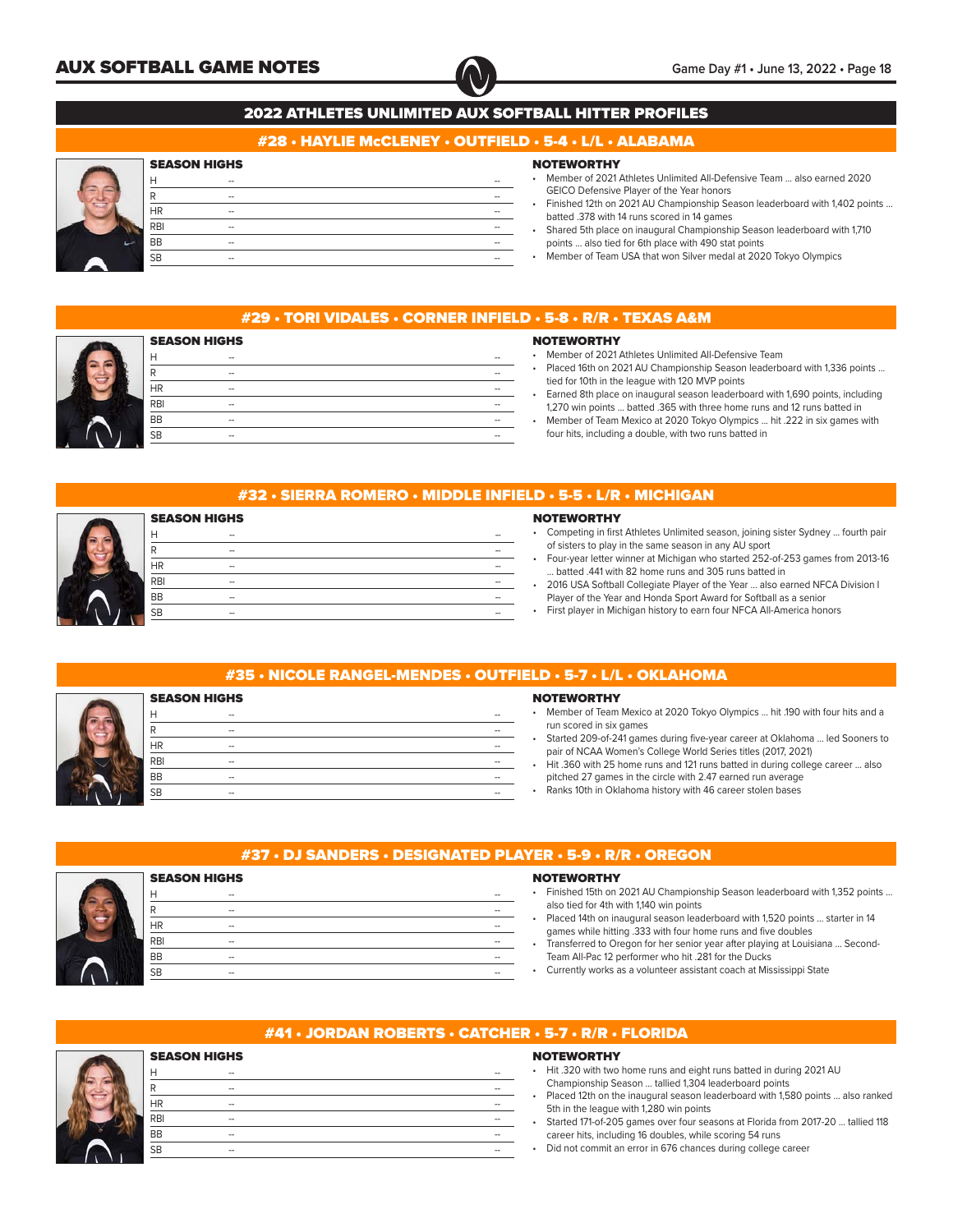

## #47 • LILLI PIPER • CORNER INFIELD • 5-10 • R/R • OHIO STATE

## SEASON HIGHS

|    | Н          | $\hspace{0.05cm} -$ | -- |
|----|------------|---------------------|----|
|    | רז         | $\hspace{0.05cm} -$ |    |
|    | <b>HR</b>  | $\hspace{0.05cm} -$ | -- |
|    | <b>RBI</b> | --                  | -- |
| A. | BB         | $\hspace{0.05cm} -$ | -- |
|    | SB         | $\hspace{0.05cm} -$ |    |
|    |            |                     |    |

## **NOTEWORTHY**

- Placed 13th on 2021 AU Championship Season leaderboard with 1,364 points ... also earned 22nd place during inaugural campaign with 1,300 points
- Two-sport athlete (softball and basketball) at Akron as a freshman before transferring to Ohio State ... one of two players in Ohio State history to earn three NFCA All-America commendations
- Three-time unanimous First-Team All-Big Ten performer
- One of two players in Ohio State history with 50+ hits and 50+ RBI in same year

## #52 • SAM FISCHER • CORNER INFIELD • 5-11 • R/R • LOYOLA MARYMOUNT

#### **NOTEWORTHY** • Tallied 916 leaderboard points during 2021 AU Championship Season

- SEASON HIGHS H -- -- R -- -- HR -- -- RBI -- -- BB -- -- SB -- --
- Hit .302 while starting 14-of-15 games in inaugural season ... belted three home runs with nine runs batted in
- Member of Team USA from 2012-15 along with Team USA Women's Elite Team in 2016 ... hit eight home runs and drove in 31 runs over four seasons
- First All-America selection in Loyola Marymount history, claiming Second-Team honors as a senior ... hit 65 career home runs with 172 runs batted in

## #68 • COURTNEY GANO • CORNER INFIELD • 5-9 • R/R • WASHINGTON

|            | <b>SEASON HIGHS</b> |    |
|------------|---------------------|----|
| Н          | --                  | -- |
| ₽          | --                  | -- |
| <b>HR</b>  | --                  | -- |
| <b>RBI</b> | --                  |    |
| <b>BB</b>  | $-$                 | -- |
| <b>SB</b>  | $\hspace{0.05cm}$   | -- |
|            |                     |    |

#### **NOTEWORTHY**

- Made Athletes Unlimited debut during 2021 Championship Season, compiling 914 leaderboard points ... started 11-of-14 games and tallied six hits
- Opened professional career in Italy in 2017 with Forli, hitting .540 in 18 games ... also spent 2018 season with Chicago Bandits of NPF, authoring .384 average as a rookie
- Five-year letter winner at Washington who appeared in 163 games from 2012-16
- Hit .298 with 24 home runs and 102 runs batted in with the Huskies

## #70 • ANDREA FILLER • MIDDLE INFIELD • 5-10 • R/R • NORTHWESTERN SEASON HIGHS H -- -- R -- -- HR -- -- RBI -- -- BB -- -- SB -- -- **NOTEWORTHY** putouts average

H -- -- R -- -- HR -- -- RBI -- -- BB -- -- SB -- --

• Making Athletes Unlimited debut during 2022 AUX season

- Competed for Team Italy during 2020 Tokyo Olympics, batting .231 in five games with three hits ... also posted perfect fielding percentage with 14 assists and eight
- Led Italian National Team to 2021 European Championship, posting .526 batting
- Spent three seasons at Northwestern after transferring from Boston College



## #88 • NADIA TAYLOR • DESIGNATED PLAYER • 5-8 • R/R • TEXAS

## **NOTEWORTHY**

- Competing in 3rd Athletes Unlimited season after earning 2,274 points in first two Championship Seasons ... hit .273 during inaugural campaign over 15 games
- Two-time All-NPF selection who earned Jennie Finch Award in 2018 • Four-time NFCA All-Region performer at Texas, including First-Team notice as a
- freshman, sophomore and junior ... also earned All-Big 12 honors four times • Ranks 4th in Texas history with 234 career games played ... also stands second
- with 234 career starts

## #98 • MADDI HACKBARTH • CATCHER • 5-8 • R/R • ARIZONA STATE

## SEASON HIGHS

SEASON HIGHS

| Н                      | $\overline{\phantom{a}}$ | --                       |
|------------------------|--------------------------|--------------------------|
| R                      | $\overline{\phantom{a}}$ | $\overline{\phantom{a}}$ |
| HR                     | $\overline{\phantom{a}}$ | $\overline{\phantom{a}}$ |
| R <sub>B1</sub>        | $\overline{\phantom{a}}$ | $\overline{\phantom{a}}$ |
| $\overline{BB}$        | $\overline{\phantom{a}}$ | $\overline{\phantom{a}}$ |
| $\overline{\text{SB}}$ | $\overline{\phantom{a}}$ | $\overline{\phantom{a}}$ |
|                        |                          |                          |

- Making her professional debut with Athletes Unlimited during 2022 season • Four-year letter winner at Arizona State after playing at Fresno State as a freshman ... started 187-of-189 games with the Sun Devils
- Second-Team NFCA All-America selection as a senior
- Tied Arizona State single-season record and led Pac-12 Conference with 20 home runs in 2021 ... also led Pac-12 with 58 runs batted in
- Twin sister, Kindra, also played softball at Arizona State